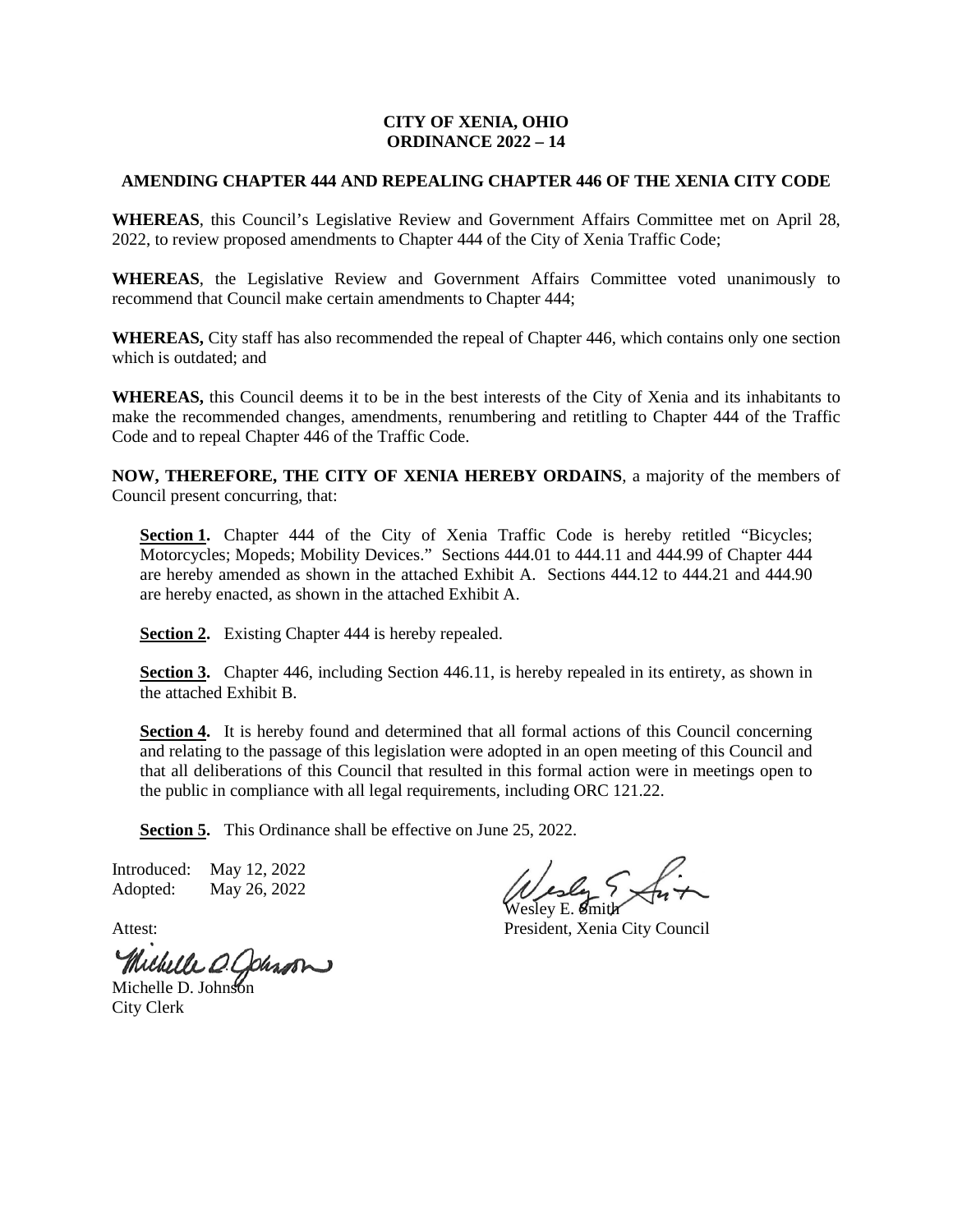#### CHAPTER 444 Bicycles; Motorcycles; Mopeds; Mobility Devices

| 444.01 | Application of Traffic Code to Bicycles          | 444.12 | Driving Through a Safety Zone               |
|--------|--------------------------------------------------|--------|---------------------------------------------|
|        | And Electric Bicycles                            | 444.13 | <b>Reckless Operation</b>                   |
| 444.02 | Equipment of Bicycles and Electric               | 444.14 | General Operation of Bicycles and           |
|        | <b>Bicycles</b>                                  |        | <b>Electric Bicycles</b>                    |
| 444.03 | Equipment of Motorized Bicycles or Mopeds 444.15 |        | General Operation of Motorcycles            |
| 444.04 | Equipment of Motorcycles, Motor-Driven           | 444.16 | General Operation of Low-Speed              |
|        | <b>Cycles or Motor Scooters</b>                  |        | <b>Micromobility Devices</b>                |
| 444.05 | Driving on Streets or Roadways                   | 444.17 | General Operation of Personal Assistive     |
| 444.06 | Duties at Intersection with Ambiguous or         |        | <b>Mobility Devices</b>                     |
|        | Nonworking Traffic Signal                        | 444.18 | <b>Lighted Lights Required</b>              |
| 444.07 | Use of Signals                                   | 444.19 | Lights on Slow-Moving Vehicles              |
| 444.08 | Driving or Parking on Sidewalks                  | 444.20 | Prohibitions against Attaching Bicycles     |
| 444.09 | Driving on Bike Paths                            |        | Electric Bicycles, Sleds, or Other Items to |
| 444.10 | Driving on Bike Lanes or Shared                  |        | Vehicles                                    |
|        | Use Paths                                        | 444.21 | <b>Personal Delivery Devices</b>            |
| 444.11 | Driving on Hiking Paths, Pedestrian-             | 444.90 | Definitions                                 |
|        | Only Paths, or In Parks                          | 444.99 | Penalties                                   |
|        |                                                  |        |                                             |

CROSS REFERENCES See Section Histories for Similar State Law

## 444.01 CODE APPLICATION **OF TRAFFIC CODE** TO BICYCLES **AND ELECTRIC BICYCLES**.

\_\_\_\_\_\_\_\_\_\_\_\_\_\_\_\_\_\_\_\_\_\_\_\_\_\_\_\_\_\_\_\_\_\_\_\_\_\_\_\_\_\_\_\_\_\_\_\_\_\_\_\_\_\_\_\_\_\_\_\_\_\_\_\_\_\_\_\_\_\_\_\_\_\_\_\_\_\_\_\_\_\_\_\_\_

(a) **Applicability.** The provisions of this Traffic Code **that** which are applicable to bicycles **and electric bicycles,** apply whenever a bicycle **or electric bicycle** is operated upon any **street or road**highway **within this City** or upon any path set aside for the exclusive use of bicycles.

(b) **Violations; No Points to be Assessed.** Except as provided in **division** subsection (d) of this section, a bicycle operator **or electric bicycle operator** who violates any provisions of this Traffic Code described in **division** subsection (a) of this section that is applicable to bicycles **or electric bicycles** may be issued a ticket, citation, or summons by a law enforcement officer for the violation in the same manner as the operator of a motor vehicle would be cited for the same violation. A person who commits any such violation while operating a bicycle **or electric bicycle** shall not have any points assessed against the person's driver's license, commercial driver's license, temporary instruction permit, or probationary license under ORC 4510.036.

(c) **Court-Ordered Bicycling Skills Course.** Except as provided in **division** subsection (d) of this section, in the case of a violation of any provision of this Traffic Code described in **division** subsection (a) of this section by a bicycle operator**, electric bicycle operator,** or by a motor vehicle operator when the trier of fact finds that the violation by the motor vehicle operator endangered the lives of bicycle riders at the time of the violation, the court, notwithstanding any provision of **this Traffic** the Ohio Revised Code to the contrary, may require the bicycle operator**, electric bicycle operator,** or motor vehicle operator to take and successfully complete a bicycling skills course approved by the court in addition to or in lieu of any penalty otherwise prescribed by this Traffic Code or the Ohio Revised Code for that violation.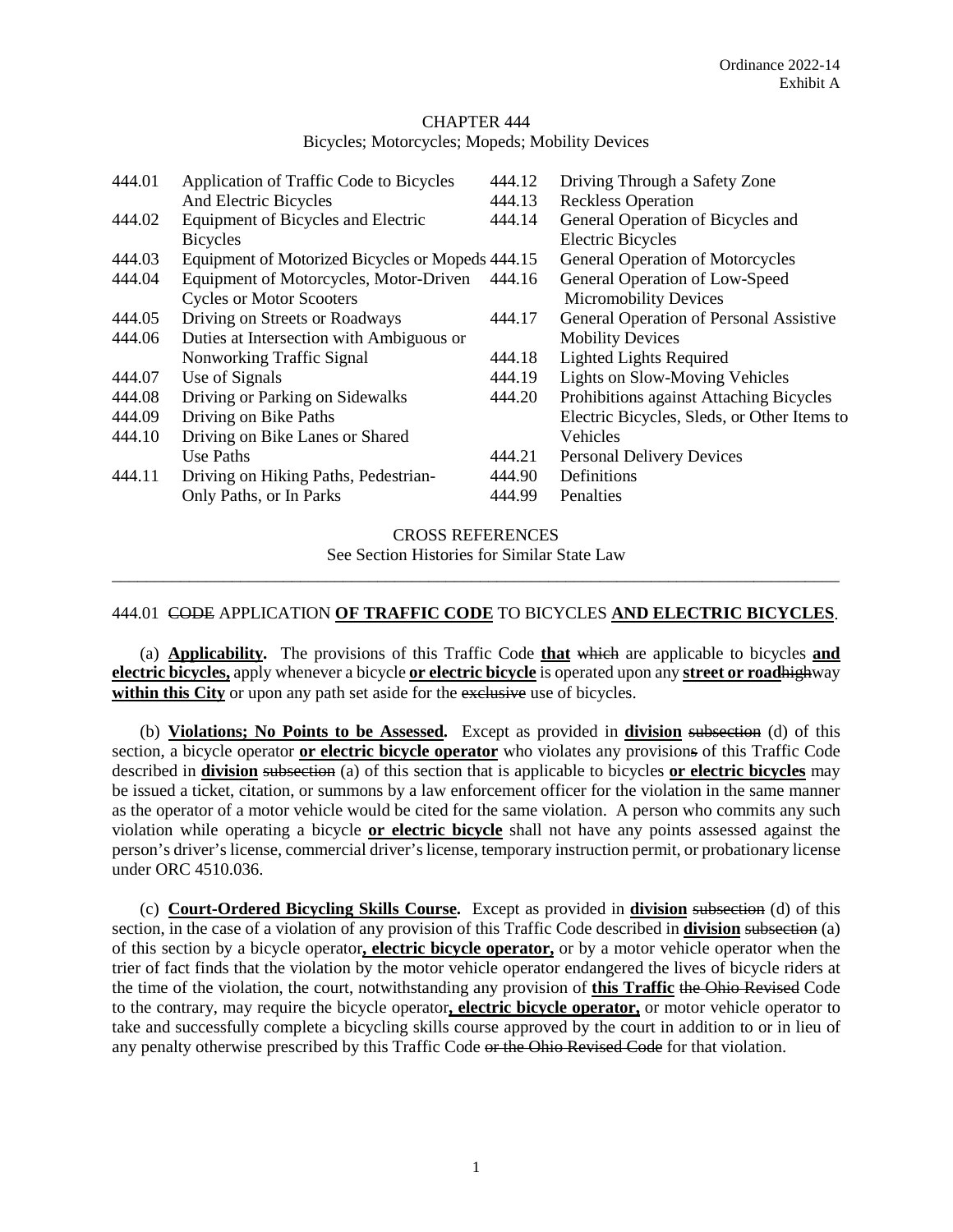(d) **Exception***.* **Divisions** subsection (b) and (c) of this section do not apply to violations of ORC 4511.19, or a substantially equivalent municipal ordinance. (ORC 4511.52)

(e) Every person operating a bicycle shall obey the instructions of official traffic control devices and signals applicable to vehicles, unless otherwise directed by a police officer.

(f) The provisions of this Traffic Code are applicable to bicycles, except those which by their nature are not applicable.

## **444.02** 444.05 **EQUIPMENT OF BICYCLES AND ELECTRIC BICYCLES.** LIGHTS, SIGNAL DEVICES, BRAKES ON BICYCLES.

(a) **Required Equipment.** Every bicycle **or electric bicycle operated upon a street or roadway within this City,** when in use at the times specified in **Section 444.18 of this Traffic Code** Ohio R.C. 4513.03 or a substantially equivalent **state statute** municipal ordinance shall be equipped with **all of** the following.

- (1) A lamp mounted on the front of either the bicycle **or electric bicycle** or the operator that shall emit a white light visible from a distance of at least **five hundred** feet **(500')** to the front and **three hundred** feet **(300')** to the sides. A generator-powered lamp that emits light only when the bicycle **or electric bicycle** is moving may be used to meet this requirement.
- (2) A red reflector on the rear that shall be visible from all distances from **one hundred feet to six hundred feet (100' – 600')** 100 feet to 600 feet to the rear when directly in front of lawful lower beams of headlamps on a motor vehicle;
- (3) A lamp emitting either flashing or steady red light visible from a distance of **five hundred** feet **(500')** to the rear shall be used in addition to the red reflector. If the red lamp performs as a reflector in that it is visible as specified in **division** subsection (a)(2) of this section, the red lamp may serve as the reflector and a separate reflector is not required.

(b) **Additional Lamps and Reflectors.** Additional lamps and reflectors may be used in addition to those required under **division** subsection (a) of this section, except that red lamps and red reflectors shall not be used on the front of the bicycle **or electric bicycle** and white lamps and white reflectors shall not be used on the rear of the bicycle **or electric bicycle**.

(c) **Bicycle Horns.** A bicycle **or electric bicycle** may be equipped with a device capable of giving an audible signal, except that a bicycle **or electric bicycle** shall not be equipped with**,** nor shall any person use upon**,** a bicycle **or electric bicycle** any siren or whistle.

(d) **Brakes.** Every bicycle **and electric bicycle** shall be equipped with an adequate brake when used on a street or **road**highway **within this City**.

(e) **Penalties.** Except as otherwise provided in this **division** subsection, whoever violates this section is guilty of a minor misdemeanor. If, within one **(1)** year of the offense, the offender previously has been convicted of or **pled** pleaded guilty to one **(1)** predicate motor vehicle or traffic offense, whoever violates this section is guilty of a misdemeanor of the fourth degree. If, within one **(1)** year of the offense, the offender previously has been convicted of two **(2)** or more predicate motor vehicle or traffic offenses, whoever violates this section is guilty of a misdemeanor of the third degree. (ORC 4511.56)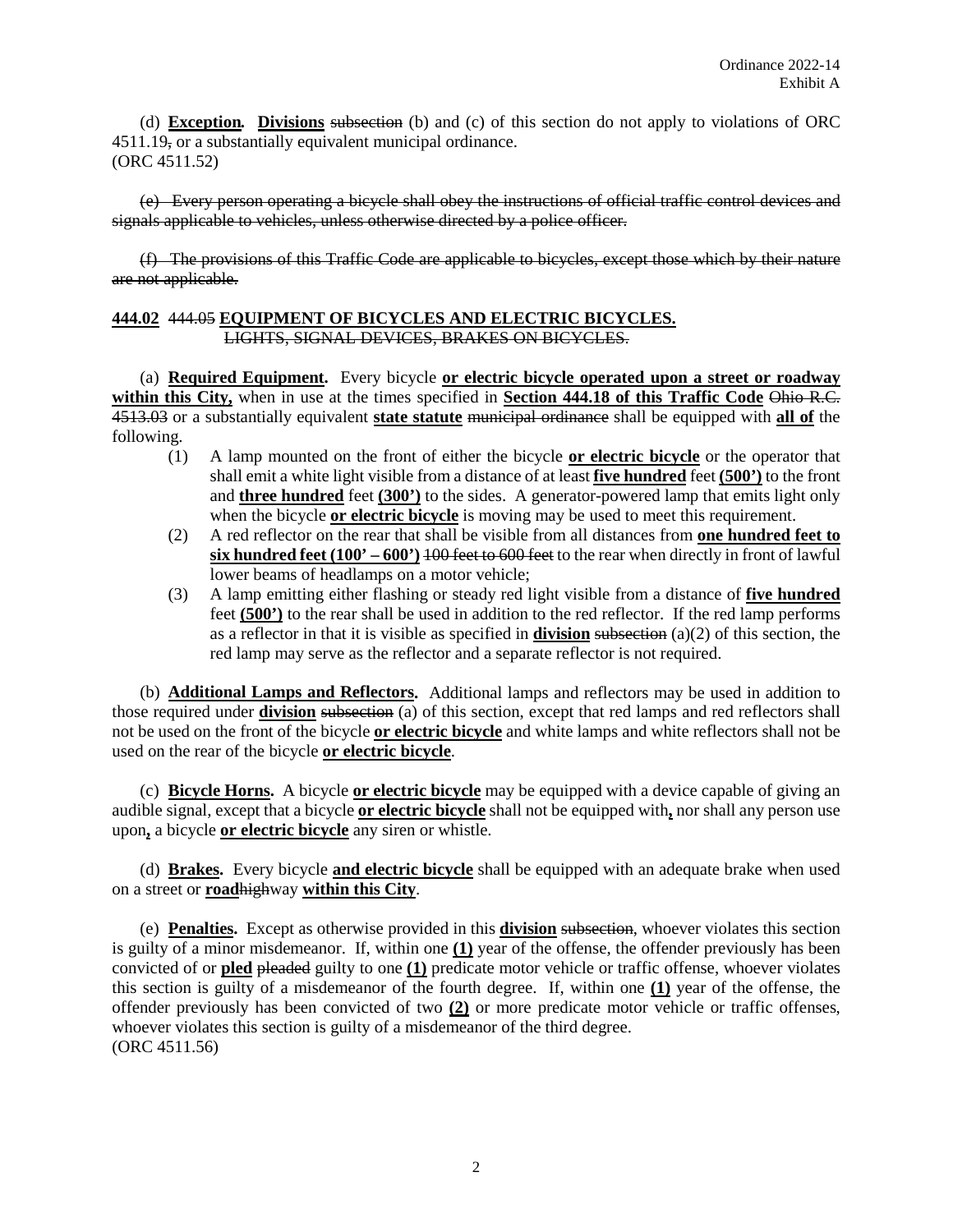#### 444.03 **EQUIPMENT OF MOTORIZED BICYCLES OR MOPEDS.**

## **(a) Brakes. Every motorized bicycle or moped shall be equipped with brakes meeting the rules adopted by the Ohio Director of Public Safety under ORC 4511.521. (ORC 4513.20(A)(3))**

**(b) Additional Requirements. The requirements of division (a) of this section are in addition to the requirements of Section 444.05(d).**

**(c) Penalties. Whoever violates division (a) of this section is guilty of a minor misdemeanor. (ORC 4513.99(B))**

## 444.04 **EQUIPMENT OF MOTORCYCLES AND MOTOR-DRIVEN CYCLES OR MOTOR SCOOTERS.**

- **(a) Motorcycles.** 
	- **(1)** *Headlights***: Every motorcycle shall be equipped with at least one (1) and not more than two (2) headlights. (ORC 4513.04)**
	- **(2)** *Brakes***: Every motorcycle, when operated upon a street or roadway in this City, shall be equipped with at least one (1) adequate brake, which may be operated by hand or foot. (ORC 4513.20(A)(2))**
	- **(3)** *Mufflers***:** 
		- **A. Every motorcycle with an internal combustion engine shall at all times be equipped with a muffler that is in good working order and in constant operation to prevent excessive or unusual noise, and no person shall use a muffler cutout, bypass, or similar device upon a motorcycle on a street or roadway within this City. Every motorcycle muffler shall be equipped with baffle plates.**
		- **B. No person shall own, operate or have in the person's possession any motorcycle equipped with a device for producing excessive smoke or gas, or so equipped as to permit oil or any other chemical to flow into or upon the exhaust pipe or muffler of such motorcycle, or equipped in any way to produce or emit smoke or dangerous or annoying gases from any portion of such motorcycle, other than the ordinary gases emitted by the exhaust of an internal combustion engine under normal operation.**

**(ORC 4513.22)**

- **(4)** *Rearview Mirrors***: Every motorcycle shall be equipped with a mirror so located as to reflect to the operator a view of the street or roadway to the rear of such motorcycle. Operators of motorcycles shall have a clear and unobstructed view to the front and to both sides of their motorcycles and shall have a clear view to the rear of their motorcycles by mirror. (ORC 4513.23)**
- **(5)** *Directional Signals***:****No person shall operate any motorcycle manufactured or assembled on or after January 1, 1968, unless the vehicle is equipped with electrical or mechanical directional signals.**
	- **(ORC 4513.261)**
- **(6)** *Stop Lights***: Every motorcycle shall be equipped with at least one (1) stop light. Stop lights shall be mounted on the rear of the vehicle, actuated upon application of the service brake, and may be incorporated with other rear lights. Such stop lights, when**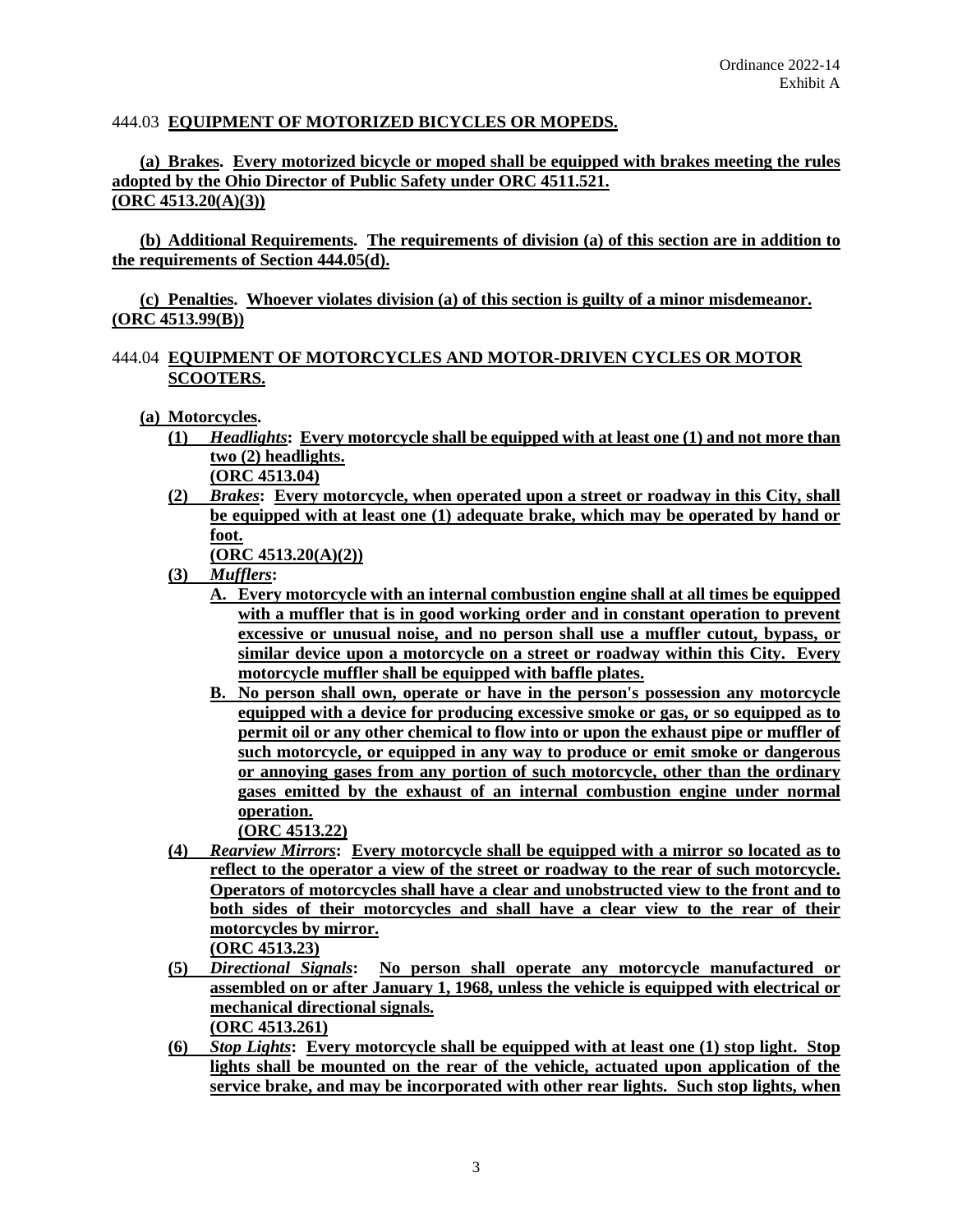**actuated, shall emit a red light visible from a distance of five hundred feet (500') to the rear. (ORC 4513.071)**

## **(b) Motor-Driven Cycles or Motor Scooters.**

- **(1)** *Directional Signals***: No person shall operate any motor-driven cycle or motor scooter manufactured or assembled on or after January 1, 1968, unless the vehicle is equipped with electrical or mechanical directional signals. (ORC 4513.261)**
- **(2)** *Stop Lights***: Every motor-driven cycle or motor scooter shall be equipped with at least one (1) stop light. Stop lights shall be mounted on the rear of the vehicle, actuated upon application of the service brake, and may be incorporated with other rear lights. Such stop lights, when actuated, shall emit a red light visible from a distance of five hundred feet (500') to the rear. (ORC 4513.071)**
- **(c) Penalties. Whoever violates this section is guilty of a minor misdemeanor. (ORC 4513.04; 4513.071; 4513.22; 4513.23; 4513.261; 4513.99(A))**

## 444.05 **DRIVING ON STREETS OR ROADWAYS.**

#### **(a) Bicycles and Electric Bicycles.**

444.04 RIDING ON RIGHT SIDE OF ROADWAY; RIDING ABREAST.

- **(1)** (a) Every person operating a bicycle **or electric bicycle** upon a **street,** roadway, **or any public or private property used by the public for the purpose of vehicular travel or parking** shall ride as near to the right side of the roadway as practicable**,** obeying all traffic rules applicable to vehicles**,** and exercising due care when passing a standing vehicle or one proceeding in the same direction.  $\left\langle \Theta \right\rangle$  This **division** does not require a person operating a bicycle **or electric bicycle** to ride at the edge of the roadway when it is unreasonable or unsafe to do so. Conditions that may require riding away from the edge of the roadway include when necessary to avoid fixed or moving objects, parked or moving vehicles, surface hazards, or if it otherwise is unsafe or impracticable to do so, including if the lane is too narrow for the bicycle **or electric bicycle** and an overtaking vehicle to travel safely side-byside within the lane.
- **(2)** Persons riding bicycles **or electric bicycles** or motorcycles upon a roadway shall ride not more than two **(2)** abreast in a single lane, except on paths or parts of roadways set aside for the exclusive use of bicycles or motorcycles. (ORC 4511.55)
- (e) Persons operating bicycles on streets or sidewalks shall ride in single file, except that they may ride not more than two abreast on streets divided into two or more lanes of traffic moving in the same direction, provided that such operators do not occupy more than the right-hand lane.

**(b) Motorcycles. Persons riding motorcycles upon a street, roadway, or any public or private property used by the public for the purpose of vehicular travel or parking shall ride not more than two (2) abreast in a single lane. (ORC 4511.55)**

- **(c) Motor-Driven Cycles and Motor Scooters.**
	- **(1) No person shall operate a motor-driven cycle or motor scooter upon any street, roadway or public or private property used by the public for the purpose of vehicular travel or**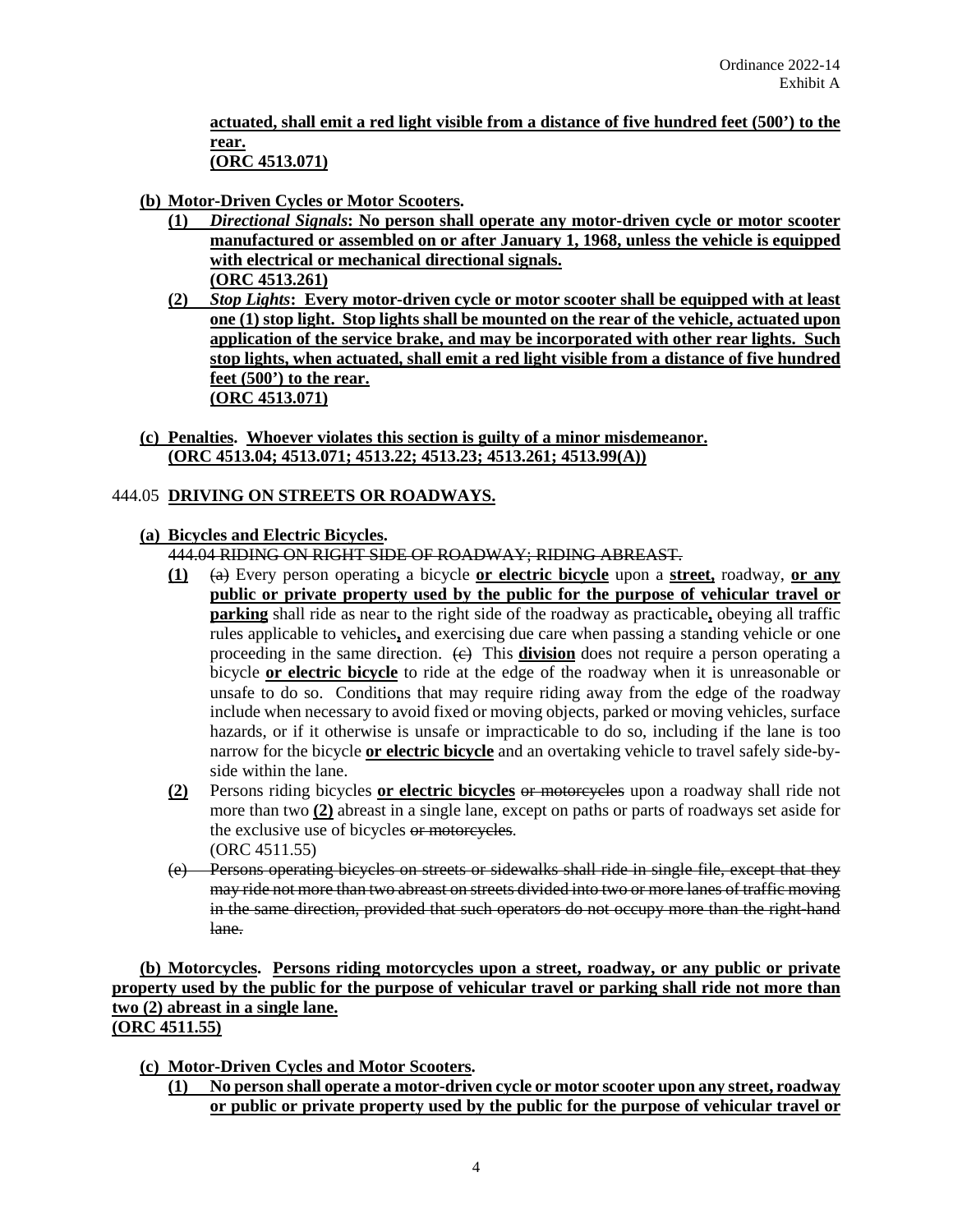**parking having an established speed limit greater than forty-five miles per hour (45 mph).**

## **(2) This section does not prohibit a person operating a motor-driven cycle or motor scooter from proceeding across an intersection of a street or roadway having a speed limit greater than forty-five miles per hour (45 mph). (ORC 4511.214)**

**(d) Motorized Bicycles or Mopeds.** 444.11 OPERATION OF MOTORIZED BICYCLES. (a) No person shall operate a motorized bicycle **or moped** upon a **street, road**highway or any public or private property used by the public for purposes of vehicular travel or parking unless all of the following conditions are met**:**.

- (1) The person is **fourteen (**14**)** or **fifteen (**15) years of age and holds a valid probationary motorized bicycle license issued after the person has passed the test provided for in **ORC 4511.521;** this section, or the person is **sixteen (**16**)** years of age or older and holds either a valid commercial driver's license issued under ORC Chapter 4506., or a driver's license issued under ORC Chapter 4507., or a valid motorized bicycle license issued after the person has passed the test provided for in **ORC 4511.521** this section, except that if a person is **sixteen (**16) years of age, has a valid probationary motorized bicycle license, and desires a motorized bicycle license, the person is not required to comply with the testing requirements provided for in **ORC 4511.521;** this section.
- (2) The motorized bicycle **or moped** is equipped in accordance with the rules adopted **by the Ohio Director of Public Safety under subsection (b) of this section and is in proper working** order.
- (3) The person, if under **eighteen (**18**)** years of age, is wearing a protective helmet on the person's head with the chin strap properly fastened and the motorized bicycle **or moped** is equipped with a rearview mirror. **The protective helmet and rearview mirror required by this division shall, on and after January 1, 1985, conform to the rules adopted by the Ohio Director of Public Safety;**
- (4) The person operates the motorized bicycle when practicable within three feet **(3')** of the right edge of the roadway obeying all traffic rules applicable to vehicles**; and**.

## **(5) The person operating the motorized bicycle or moped is not carrying another person upon the motorized bicycle or moped. (ORC 4511.521)**

- (b) The Director of Public Safety, subject to Ohio R.C. Chapter 119, shall adopt and promulgate rules concerning protective helmets, the equipment of motorized bicycles, and the testing and qualifications of persons who do not hold a valid driver's or commercial driver's license. The test shall be as near as practicable to the examination required for a motorcycle operator's endorsement under Ohio R.C. 4507.11. The test shall also require the operator to give an actual demonstration of the operator's ability to operate and control a motorized bicycle by driving one under the supervision of an examining officer.
- (c) Every motorized bicycle license expires on the birthday of the applicant in the fourth year after the date it is issued, but in no event shall any motorized bicycle license be issued for a period longer than four years.
- No person operating a motorized bicycle shall carry another person upon the motorized bicycle.
- $(e)$  The protective helmet and rearview mirror required by subsection  $(a)(3)$  of this section shall, on and after 1-1-1985, conform with rules adopted by the Director under subsection (b) of this section.
- (f) Each probationary motorized bicycle license or motorized bicycle license shall be laminated with a transparent plastic material.
- $\left(\frac{g}{g}\right)$  Whoever violates subsection (a), (d), or (e) of this section is guilty of a minor misdemeanor.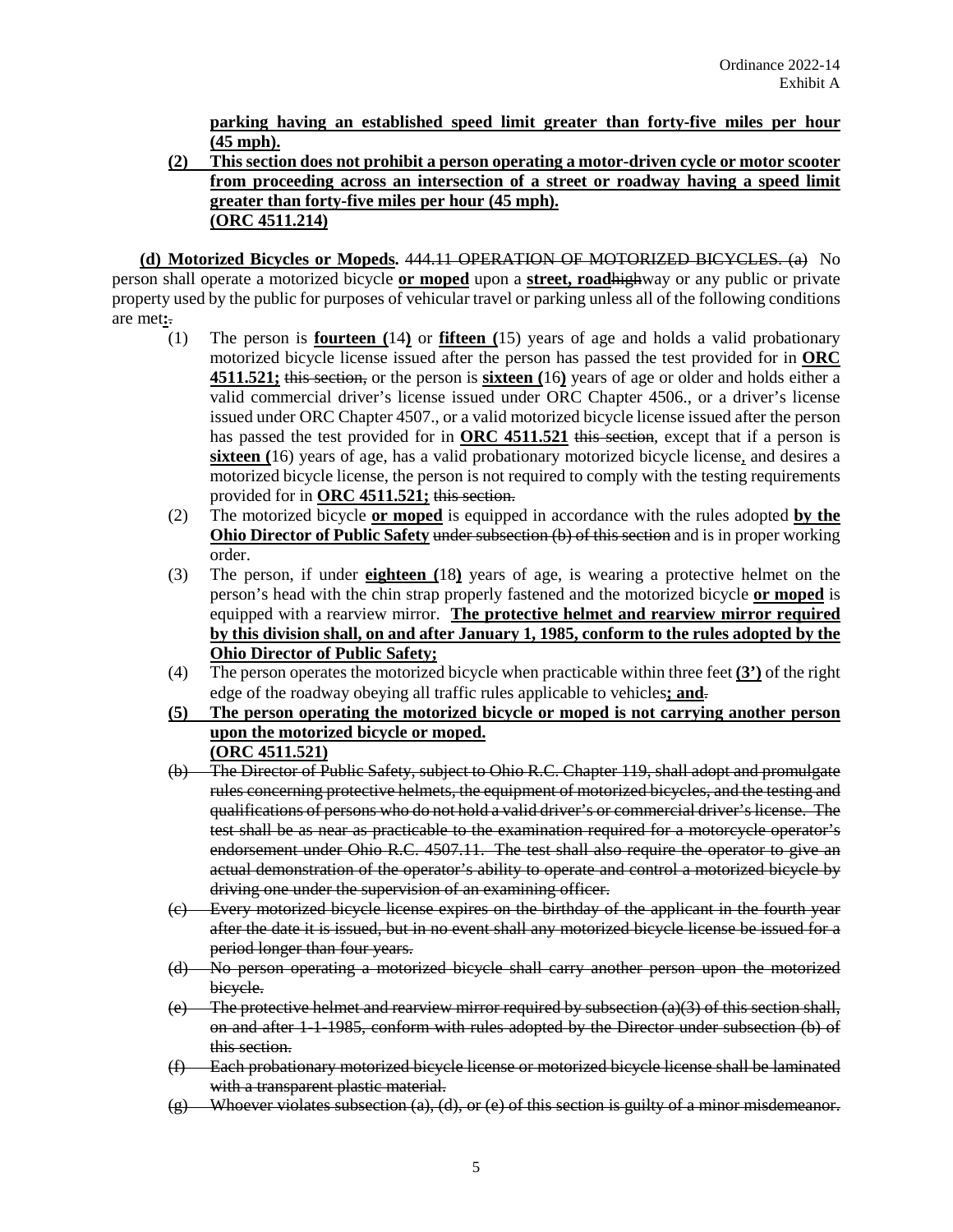- **(e) Low-Speed Micromobility Devices.**
	- **(1) No person shall operate a low-speed micromobility device upon any street, roadway or public or private property used by the public for the purpose of vehicular travel or parking having an established speed limit greater than forty-five miles per hour (45 mph).**
	- **(2) This section does not prohibit a person operating a low-speed micromobility device from proceeding across an intersection of a street or roadway having a speed limit greater than forty-five miles per hour (45 mph).**
	- **(3) Except as otherwise provided in this section, those sections of the Traffic Code that by their nature could apply to a low-speed micromobility device do apply to that device and the person operating it whenever it is operated upon any street, roadway or public or private property used by the public for the purpose of vehicular travel or parking. (ORC 4511.514)**
- **(f) Electric Personal Assistive Mobility Devices.**
	- **(1) No person shall operate an electric personal assistive mobility device upon any street, roadway or public or private property used by the public for the purpose of vehicular travel or parking having an established speed limit greater than forty-five miles per hour (45 mph).**
	- **(2) This section does not prohibit a person operating an electric personal assistive mobility device from proceeding across an intersection of a street or roadway having a speed limit greater than forty-five miles per hour (45 mph).**
	- **(3) Except as otherwise provided in this section, those sections of the Traffic Code that by their nature could apply to an electric personal assistive mobility device do apply to that device and the person operating it whenever it is operated upon any street, roadway or public or private property used by the public for the purpose of vehicular travel or parking. (ORC 4511.512)**

**(g) Motorized Wheelchairs and Personal Delivery Devices. No person shall operate a motorized wheelchair or personal delivery device upon any street or roadway or any public or private property used by the public for the purpose of vehicular travel. (Ord. 2022-14. Adopted \*\*/\*\*/22)**

**(h) Penalties.**

- **(1)** (d) Except as otherwise provided in this **division (h)(1)** subsection, whoever violates **division** subsection (a) or (b) of this section is guilty of a minor misdemeanor. If, within one **(1)** year of the offense, the offender previously has been convicted of or pled guilty to one **(1)** predicate motor vehicle or traffic offense, whoever violates **division** subsection (a) or (b) of this section is guilty of a misdemeanor of the fourth degree. If, within one **(1)** year of the offense, the offender previously has been convicted of two **(2)** or more predicate motor vehicle or traffic offenses, whoever violates **division** subsection (a) or (b) of this section is guilty of a misdemeanor of the third degree. **If the offender commits the offense while distracted and the distracting activity is a contributing factor to the commission of the offense, the offender is subject to the additional fine established under Section 444.99(b) of this Traffic Code.** (ORC 4511.55)
- **(2) Except as otherwise provided in this division (h)(2), whoever violates division (c) of this section is guilty of a minor misdemeanor. If, within one (1) year of the offense, the offender previously has been convicted of or pled guilty to one (1) predicate motor vehicle or traffic offense, whoever violates division (c) this section is guilty of a**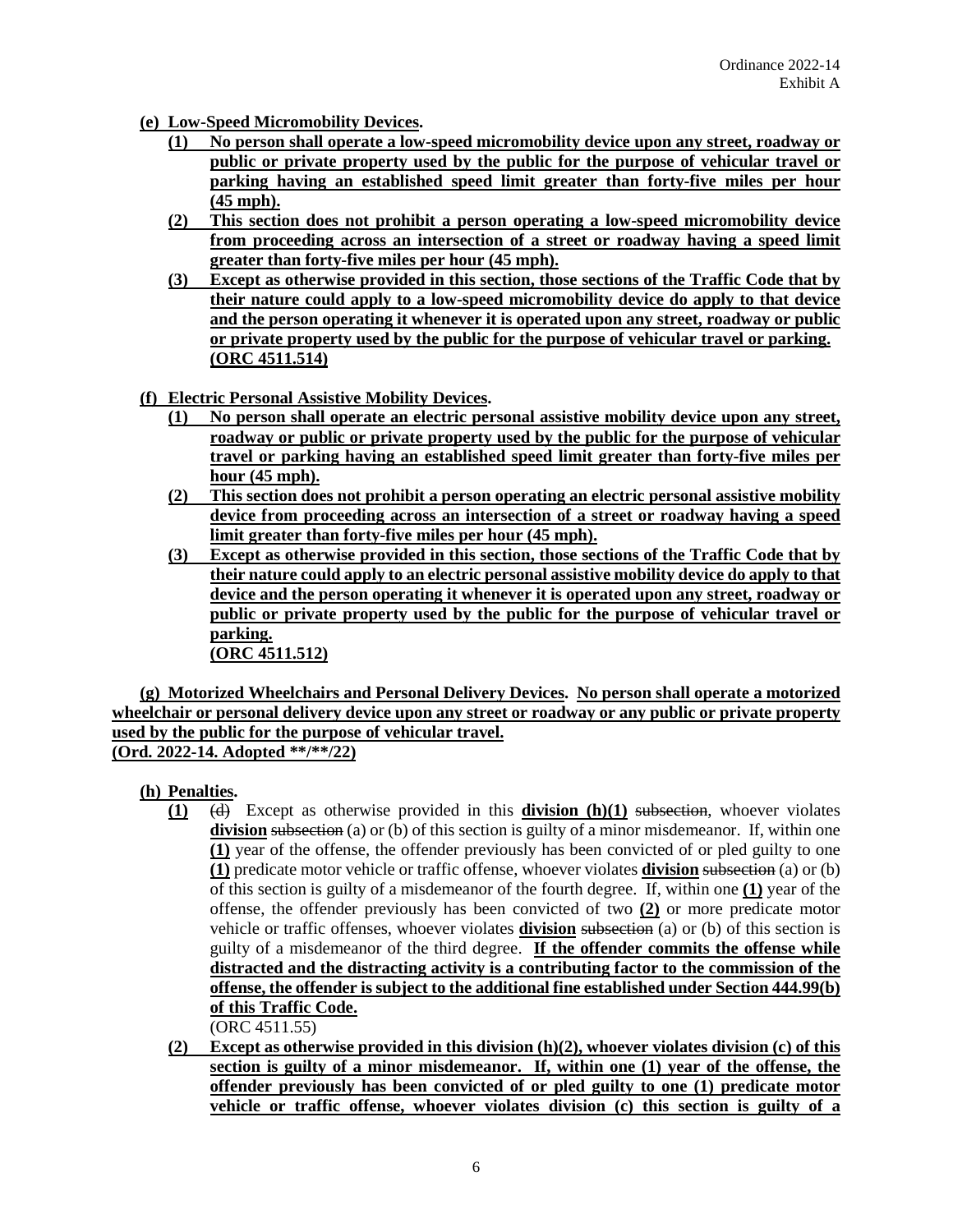**misdemeanor of the fourth degree. If, within one (1) year of the offense, the offender previously has been convicted of or pled guilty to two (2) or more predicate motor vehicle or traffic offenses, whoever violates division (c) this section is guilty of a misdemeanor of the third degree.**

**(ORC 4511.214)**

- **(3) Whoever violates division (d) of this section is guilty of a minor misdemeanor. (ORC 4511.521)**
- **(4) Whoever violates division (e) of this section is guilty of a minor misdemeanor. Unless a mens rea is otherwise specified in this section, an offense established under this section is a strict liability offense and ORC 2901.20 does not apply. The designation of that offense as a strict liability offense shall not be construed to imply that any other offense, for which there is no specified degree of culpability, is not a strict liability offense. (ORC 4511.514)**
- **(5) Whoever violates division (f) of this section is guilty of a minor misdemeanor and shall be punished as follows:**
	- **A. The offender shall be fined ten dollars (\$10.00);**
	- **B. If the offender previously has been convicted of or pled guilty to a violation of division (f) of this section, or any substantially equivalent State law or municipal ordinance, the court, in addition to imposing the fine required under division (e)(1)A. of this section, shall do one of the following:**
		- **(i) Order the impoundment for not less than one (1) day but no more than thirty (30) days of the electric personal assistive mobility device that was involved in the current violation of that division. The court shall order the device to be impounded at a safe indoor location designated by the court and may assess storage fees of not more than five dollars (\$5.00) per day; provided the total storage, processing, and release fees assessed against the offender or the device in connection with the device's impoundment or subsequent release shall not exceed fifty dollars (\$50.00).**
		- **(ii) If the court does not issue an impoundment order pursuant to division (e)(1)B.(i) of this section, issue an order prohibiting the offender from operating any electric personal assistive mobility device on the public streets, roadways, sidewalks, bike lanes, bike paths, and shared use paths for not less than one (1) day but not more than thirty (30) days. (ORC 4511.512)**

**(6) Whoever violates division (g) of this section is guilty of a minor misdemeanor. (Ord. 2022-14. Adopted \*\*/\*\*/22)**

# 444.06 **DUTIES AT INTERSECTION WITH AMBIGUOUS OR NONWORKING TRAFFIC SIGNAL.**

**(a) Duty of Drivers. The operator of a bicycle, electric bicycle, motorcycle, motor-driven cycle or scooter, motorized bicycle or moped, low-speed micromobility device, or electric personal assistive device who approaches an intersection where traffic is controlled by traffic control signal shall do all of the following if the signal facing the operator exhibits no colored lights or colored lighted arrows, exhibits a combination of such lights or arrows that fails to clearly indicate the assignment of the right-of-way, or if the signals are otherwise malfunctioning due to the failure of a vehicle detector to detect the presence of the bicycle, electric bicycle, motorcycle, motor-driven cycle or scooter, motorized bike or moped, low-speed micromobility device, or electric personal assistive device:**

**(1) Stop at a clearly marked stop line but, if none, stop before entering the crosswalk on the near side of the intersection or, if none, stop before entering the intersection;**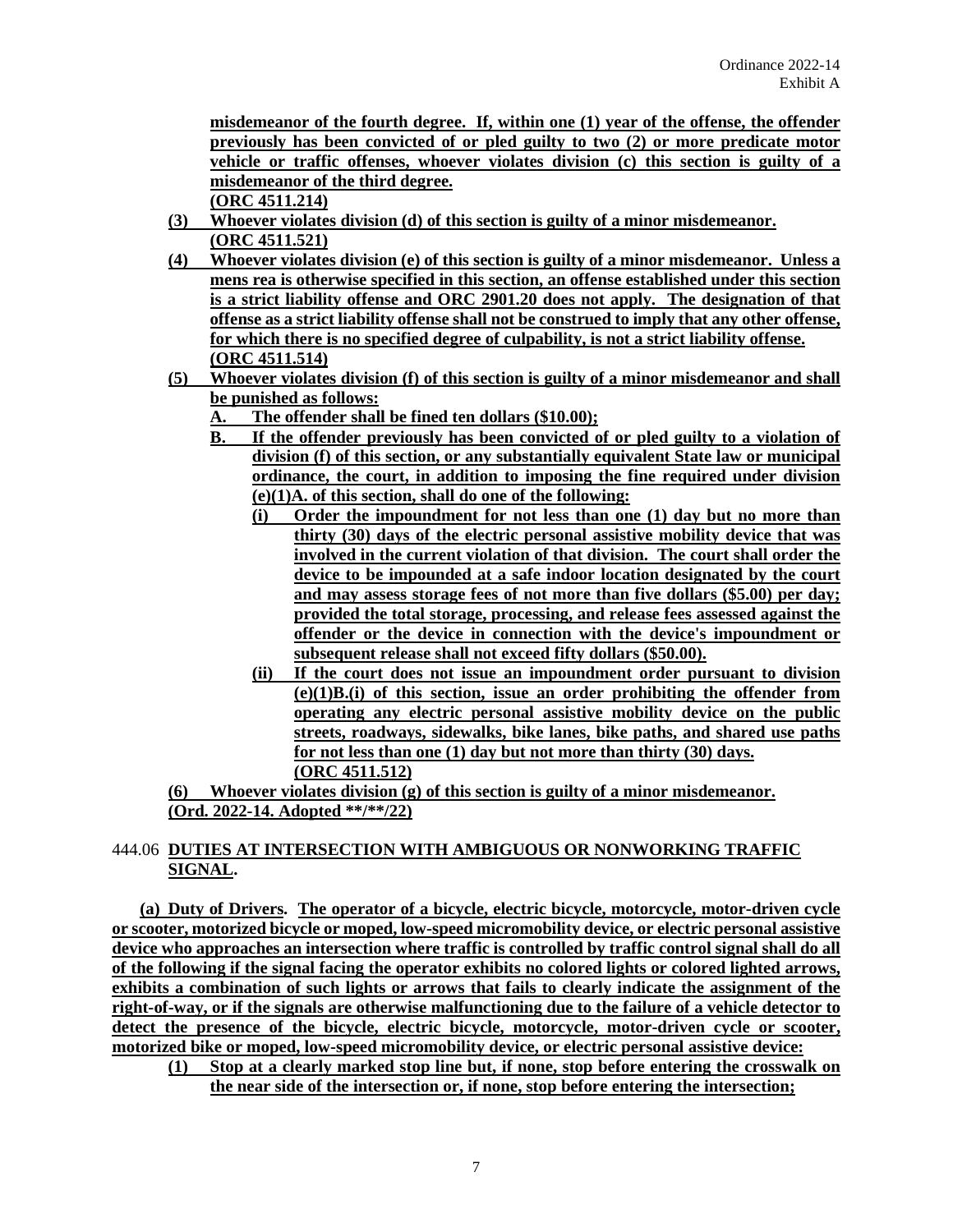- **(2) Yield the right-of-way to all vehicles in the intersection or approaching on an intersecting road if the vehicle will constitute an immediate hazard during the time the driver is moving across or within the intersection or junction of roadways; and**
- **(3) Exercise ordinary care while proceeding through the intersection.**

## **(b) Penalties.**

- **(1) Except as otherwise provided in this division, whoever violates this section is guilty of a minor misdemeanor. If, within one (1) year of the offense, the offender previously has been convicted of or pled guilty to one (1) predicate motor vehicle or traffic offense, whoever violates this section is guilty of a misdemeanor of the fourth degree. If, within one (1) year of the offense, the offender previously has been convicted of or pled guilty to two (2) or more predicate motor vehicle or traffic offenses, whoever violates this section is guilty of a misdemeanor of the third degree.**
- **(2) If the offender commits the offense while distracted and the distracting activity is a contributing factor to the commission of the offense, the offender is subject to the additional fine established under 444.99(b) of this Traffic Code. (ORC 4511.132)**

## 444.07 **USE OF SIGNALS.**

SAFE RIDING REGULATIONS FOR BICYCLES.

(a) **Turn Signals Required. When operated upon a street, roadway, or any public or private property used by the public for the purpose of vehicular travel or parking, no operator of a bicycle, electric bicycle, motorcycle, motor-driven cycle or scooter, motorized bicycle or moped, low-speed micromobility device, or electric personal assistive mobility device shall turn the vehicle unless and until such person has exercised due care to ascertain that the movement can be made with reasonable safety nor without giving an appropriate signal in the manner hereinafter provided. When required, a signal of intention to turn or move right or left shall be given continuously during not less than the last one hundred feet (100') feet traveled by the vehicle before turning, except that in the case of a person operating a bicycle, electric bicycle, low-speed micromobility device, or electric personal assistive mobility device the signal shall be made not less than one (1) time but is not required to be continuous. The operator of a bicycle, electric bicycle, low-speed micromobility device, or electric personal assistive mobility device is not required to make a signal if the bicycle, electric bicycle, lowspeed micromobility device, or electric personal assistive mobility device is in a designated turn lane, and a signal shall not be given when the operator's hands are needed for the safe operation of the vehicle.**

Whenever a designated usable path for bicycles has been provided adjacent to a street, bicycle riders shall use such path and shall not use the street.

(b) **Stop Signals Required. No person shall stop or suddenly decrease the speed of a bicycle, electric bicycle, motorcycle, motor-driven cycle or scooter, motorized bicycle or moped, low-speed micromobility device, or electric personal assistive mobility device without first giving an appropriate signal in the manner provided herein to the driver of any vehicle immediately to the rear when there is opportunity to give a signal.**

Whenever a person is riding a bicycle upon a sidewalk or street, such person shall yield the right-of-way to any pedestrian and shall give an audible signal before attempting to overtake and pass a pedestrian or another bicycle. This audible signal must be given only by bell or other warning device capable of giving an audible signal and shall be given at such a distance and in such a manner as not to startle the person being overtaken and passed.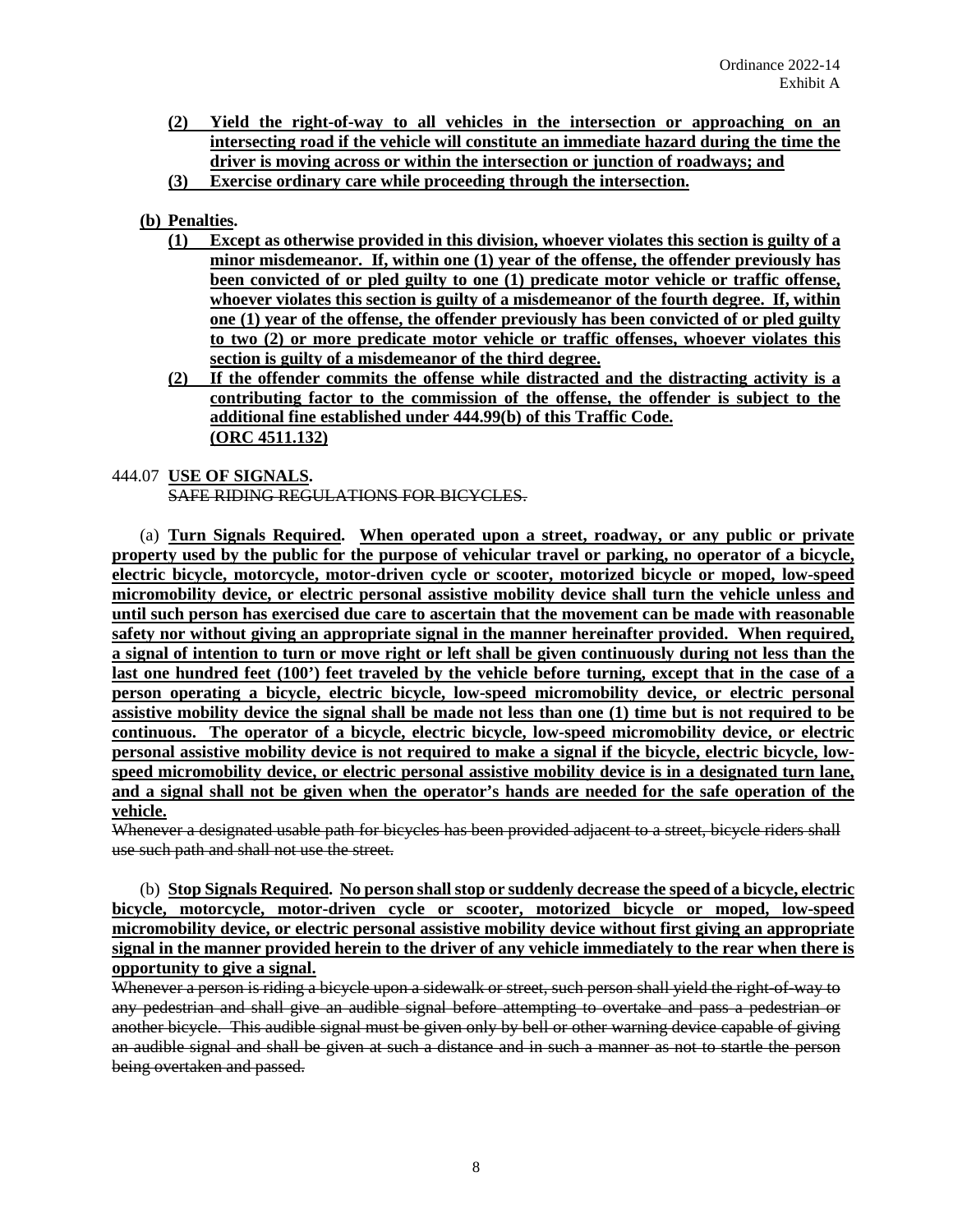## (c) **Appropriate Signals. Any stop or turn signal required by this section shall be given either by means of the hand and arm, or by signal lights that clearly indicate to both approaching and following traffic intention to turn or move left or right.**

### **(ORC 4511.39)**

No person shall ride a bicycle across or through any intersection involving a through street. Such intersections are to be crossed by walking the bicycle across or through the intersection.

(d) **Hand and Arm Signals. All signals required by this section, when given by hand and arm, shall be given from the left side of the vehicle in the following manner, and such signals shall indicate as follows:**

**(1) Left turn, hand and arm extended horizontally;**

**(2) Right turn, hand and arm extended upward;**

**(3) Stop or decrease speed, hand and arm extended downward.**

**As an alternative to division (d)(2) of this section, a person operating bicycle, electric bicycle, low-speed micromobility device, or electric personal assistive mobility device may give a right turn signal by extending the right hand and arm horizontally and to the right side of the vehicle.**

## **(ORC 4511.40)**

Whenever a person is riding a bicycle upon a sidewalk, the person, before overtaking and passing a blind person carrying a white or metallic cane, shall dismount and overtake or pass on foot.

- (e) **Penalties.** 
	- **(1) Except as otherwise provided in this division, whoever violates this section is guilty of a minor misdemeanor. If, within one (1) year of the offense, the offender previously has been convicted of or pled guilty to one (1) predicate motor vehicle or traffic offense, whoever violates this section is guilty of a misdemeanor of the fourth degree. If, within one (1) year of the offense, the offender previously has been convicted of or pled guilty to two (2) or more predicate motor vehicle or traffic offenses, whoever violates this section is guilty of a misdemeanor of the third degree.**
	- **(2) If the offender commits the offense while distracted and the distracting activity is a contributing factor to the commission of the offense, the offender is subject to the additional fine established under 444.99(b) of this Traffic Code. (ORC 4511.39; 4511.40)**

When a bicycle is operated on the street, the operator shall give hand signals before turning, changing lanes or stopping. Such signals shall conform with Ohio R.C. 4511.40, or a substantially equivalent municipal ordinance.

(f) Every rider of a bicycle shall exercise due care to avoid colliding with any pedestrian or any vehicle upon any roadway, sidewalk or bicycle path, or endangering the life, limb or property of any person while in the lawful use of the streets, sidewalks or any other private or public property.

(g) No person shall operate a bicycle at a speed greater than is reasonable and proper under the conditions then existing.

(h) The operator of a bicycle emerging from or turning into an alley, driveway or building shall, upon approaching a sidewalk or the sidewalk area extending across any alley, driveway or building, yield the right-of-way to all pedestrians approaching on such sidewalk area. Upon entering the street, such operator shall yield the right-of-way to all vehicles approaching on such street.

(i) No person shall operate a bicycle without due regard for the safety and rights of pedestrians and drivers and occupants of all other vehicles, and so as to endanger the life, limb or property of any person.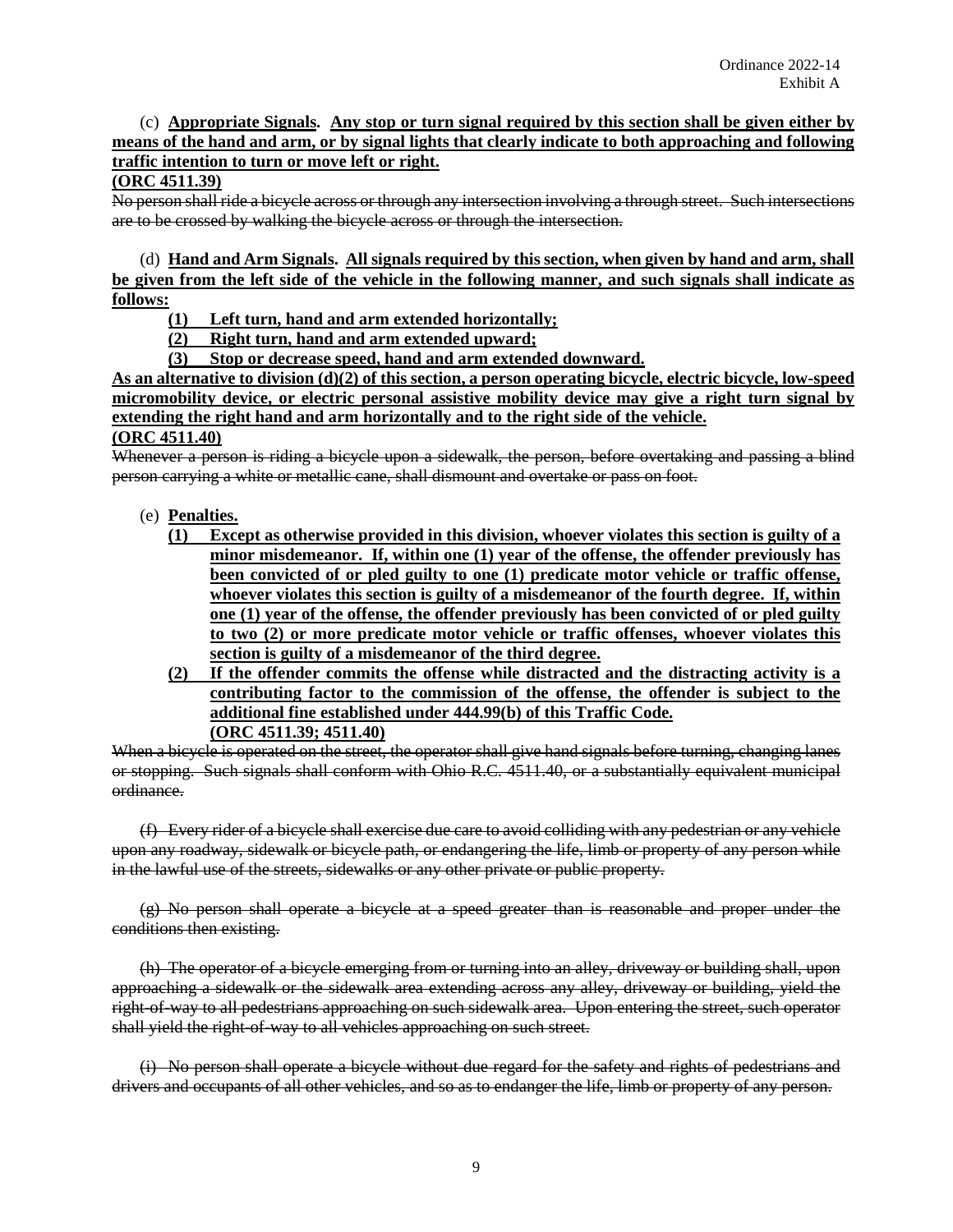(j) No person shall operate a bicycle without exercising reasonable and ordinary control over such bicycle.

(k) No person shall operate a bicycle in a weaving or zigzag course unless such irregular course is necessary for safe operation in compliance with law.

(l) No person shall operate a bicycle without both hands upon the handle grips, except when necessary to give the required hand and arm signals, or as provided in § 444.02(a).

(m) No person shall engage in trick riding or operate a bicycle without both hands upon the handle grips except when necessary to give the hand signals required herein.

#### 444.08 444.06 **DRIVING OR PARKING ON** RIDING BICYCLES UPON SIDEWALKS.

- (a) **Bicycles and Electric Bicycles.** 
	- **(1) Bicycles and electric bicycles, if the motor is not engaged, may be driven upon any sidewalk and sidewalk area, except as otherwise posted. Bicycles and electric bicycles may only be parked upon a sidewalk or sidewalk area in a manner that does not interfere with pedestrian traffic.**
	- **(2) A law enforcement officer, or other person sworn to enforce this Traffic Code, may use an electric bicycle with the motor engaged on any sidewalk or sidewalk area while in the performance of the officer's duties. (ORC 4511.711)**

The use of bicycles on sidewalks, in public parks or on other public ways is permitted, except for certain areas which are posted as prohibited in order to assure pedestrian safety.

(b) **Motorcycles, Motor-Driven Cycles or Scooters, Motorized Bicycles or Mopeds. No motorcycle, motor-driven cycle or scooter, motorized bicycle, or moped may be driven upon any sidewalk or sidewalk area, except upon a permanent or duly-authorized temporary driveway, and no motorcycle, motor-driven cycle or scooter, or motorized bicycle or moped may be parked upon any sidewalk or sidewalk area at any time.**

# **(ORC 4511.711)**

Every person operating a bicycle on a sidewalk within the city shall comply with all traffic rules applicable to pedestrians and shall give due regard and the right-of-way to pedestrians using the sidewalk.

(c) **Low-Speed Micromobility Devices. Low-speed micromobility devices may be driven upon any sidewalk and sidewalk area, except as otherwise posted. Low-speed micromobility devices may only be parked upon a sidewalk or sidewalk area in a manner that does not interfere with pedestrian traffic. (ORC 4511.514)**

Pedestrians shall have the right-of-way against any person operating a bicycle on a sidewalk within the city. Any injury to a pedestrian resulting from the operation or parking of a bicycle on a sidewalk shall be the legal responsibility of the operator of the bicycle. If such person is a minor under 18 years of age, the legal responsibility for such injury shall be imputed to the parent or adult person permitting the minor to operate a bicycle, who shall be jointly and severally liable with the minor for any damage caused by the use of a bicycle on a sidewalk.

**(d) Electric Personal Assistive Mobility Devices. Electric personal assistive mobility devices may be driven upon any sidewalk and sidewalk area, except as otherwise posted. Electric personal assistive mobility devices may only be parked upon a sidewalk or sidewalk area in a manner that does not interfere with pedestrian traffic. (ORC 4511.512)**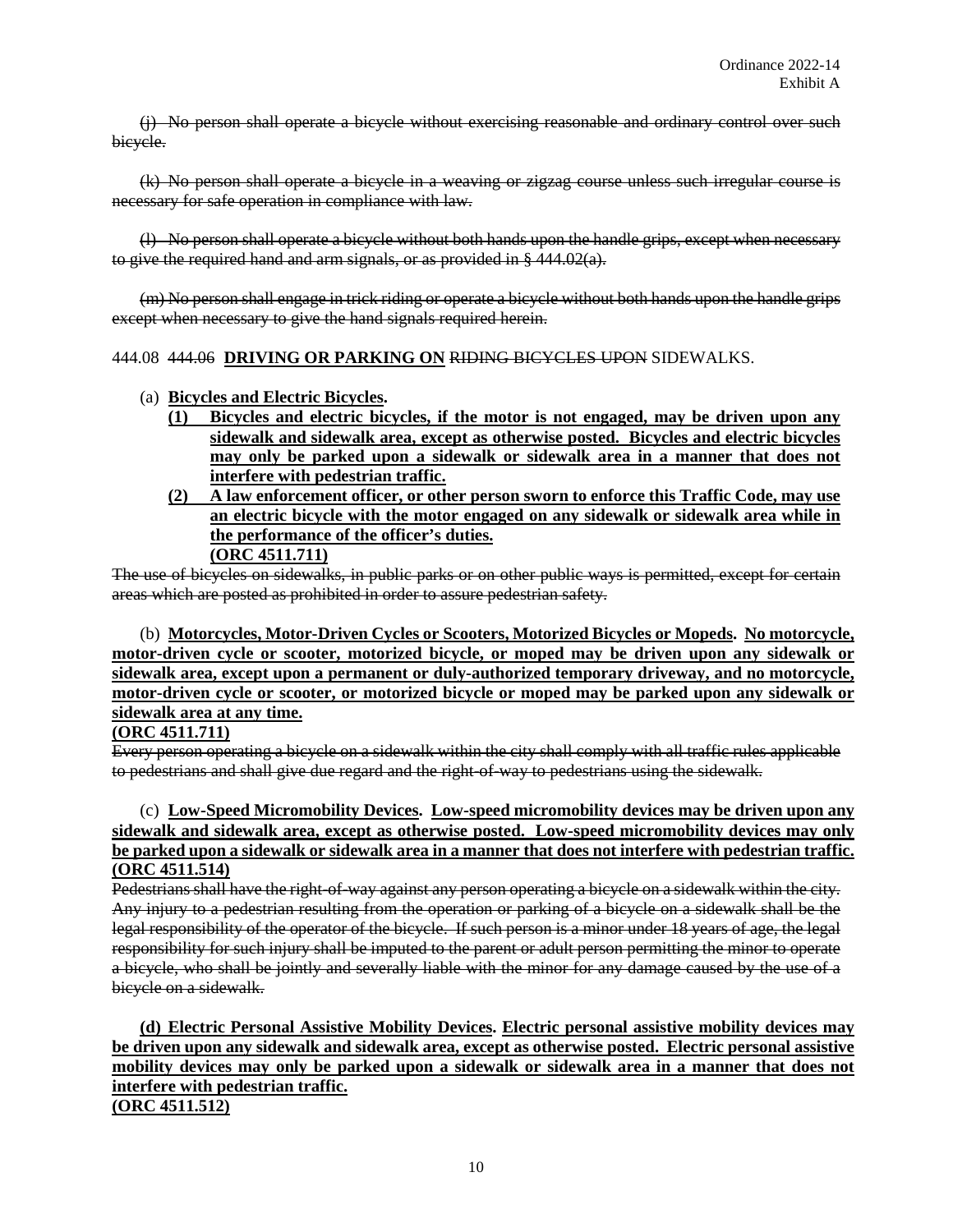**(e) Motorized Wheelchairs. Motorized wheelchairs may be driven upon any sidewalk or sidewalk area. Every person operating a motorized wheelchair upon a sidewalk or sidewalk area shall have all of the rights and duties applicable to pedestrians under the Traffic Code, except those provisions which by their nature can have no application.**

### **(ORC 4511.491)**

**(f) Personal Delivery Devices. An eligible entity may operate a personal delivery device on sidewalks and crosswalks so long as all of the following requirements are met:**

- **(1) The personal delivery device is operated in accordance with all regulations, if any, established by the City;**
- **(2) A personal delivery device operator is actively controlling or monitoring the navigation and operation of the personal delivery device;**
- **(3) The eligible entity maintains an insurance policy that includes general liability coverage of not less than one hundred thousand dollars (\$100,000) for damages arising from the operation of the personal delivery device by the eligible entity and any agent of the eligible entity; and**
- **(4) The device is equipped with all of the following:**
	- **A. A marker that clearly identifies the name and contact information of the eligible entity operating the personal delivery device and a unique identification number;**
	- **B. A braking system that enables the personal delivery device to come to a controlled stop; and**
	- **C. If the personal delivery device is being operated between sunset and sunrise, a light on both the front and rear of the personal delivery device that is visible in clear weather from a distance of at least five hundred feet (500') to the front and rear of the personal delivery device when directly in front of low beams of headlights on a motor vehicle. (ORC 4511.513)**

**(g) Authority of Public Safety Director. The City's Public Safety Director is hereby authorized to make and issue, by administrative directive, rules and regulations regarding the use of City sidewalks, and parking thereon, by bicycles, electric bicycles, low-speed mobility devices, electric personal assistive mobility devices, motorized wheelchairs, and personal delivery devices and shall assure appropriate signage is posted regarding such rules and regulations. (Ord. 2022-14. Adopted \*\*/\*\*/22)**

**(h) Penalties.** 

**(1) Except as otherwise provided in this division (h)(1), whoever violates division (a), of this section, or any rule or regulation of the Public Safety Director promulgated pursuant to division (g) of this section, is guilty of a minor misdemeanor. If, within one (1) year of the offense, the offender previously has been convicted of or pled guilty to one (1) predicate motor vehicle or traffic offense, whoever violates division (a) of this section or any rule or regulation of the Public Safety Director promulgated pursuant to division (g) of this section, is guilty of a misdemeanor of the fourth degree. If, within one (1) year of the offense, the offender previously has been convicted of or pled guilty to two (2) or more predicate motor vehicle or traffic offenses, whoever violates division (a) of this section or any rule or regulation of the Public Safety Director promulgated pursuant to division (g) of this section, is guilty of a misdemeanor of the third degree. If the offender commits the offense while distracted and the distracting activity is a contributing factor to the commission of the offense, the offender is subject to the additional fine established under 444.99(b) of this Traffic Code. (ORC 4511.711)**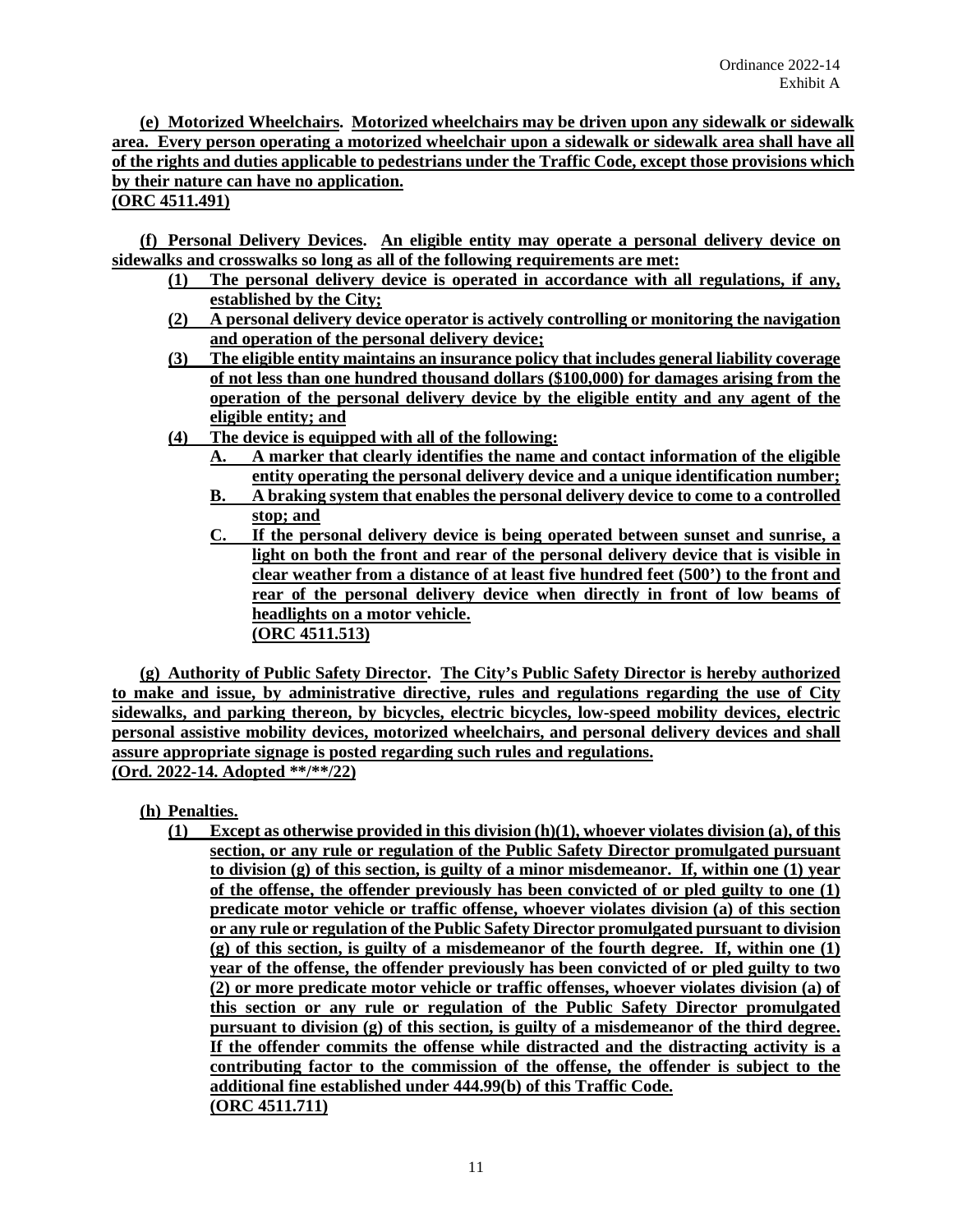- **(2) Except as otherwise provided in this division (h)(2), whoever violates division (b) of this section is guilty of a minor misdemeanor. If, within one (1) year of the offense, the offender previously has been convicted of or pled guilty to one (1) predicate motor vehicle or traffic offense, whoever violates division (b) of this section is guilty of a misdemeanor of the fourth degree. If, within one (1) year of the offense, the offender previously has been convicted of or pled guilty to two (2) or more predicate motor vehicle or traffic offenses, whoever violates division (b) of this section is guilty of a misdemeanor of the third degree. (Ord. 2022-14. Adopted \*\*/\*\*/22)**
- **(3) Whoever violates division (c) of this section is guilty of a minor misdemeanor. Unless a mens rea is otherwise specified in this section, an offense established under this section is a strict liability offense and ORC 2901.20 does not apply. The designation of that offense as a strict liability offense shall not be construed to imply that any other offense, for which there is no specified degree of culpability, is not a strict liability offense. (ORC 4511.514)**
- **(4) Whoever violates division (d) of this section is guilty of a minor misdemeanor and shall be punished as follows:**
	- **A. The offender shall be fined ten dollars (\$10.00);**
	- **B. If the offender previously has been convicted of or pled guilty to a violation of division (d) of this section, or any substantially equivalent State law or municipal ordinance, the court, in addition to imposing the fine required under division (e)(1)A. of this section, shall do one of the following:**
		- **(i) Order the impoundment for not less than one (1) day but no more than thirty (30) days of the electric personal assistive mobility device that was involved in the current violation of that division. The court shall order the device to be impounded at a safe indoor location designated by the court and may assess storage fees of not more than five dollars (\$5.00) per day; provided the total storage, processing, and release fees assessed against the offender or the device in connection with the device's impoundment or subsequent release shall not exceed fifty dollars (\$50.00).**
		- **(ii) If the court does not issue an impoundment order pursuant to division (e)(1)B.(i) of this section, issue an order prohibiting the offender from operating any electric personal assistive mobility device on the public streets, roadways, sidewalks, bike lanes, bike paths, and shared use paths for not less than one (1) day but not more than thirty (30) days. (ORC 4511.512)**
- **(5) Except as otherwise provided in this division (h)(5), whoever violates division (f) of this section is guilty of a minor misdemeanor. If, within one (1) year of the offense, the offender previously has been convicted of or pled guilty to one (1) predicate motor vehicle or traffic offense, whoever violates division (f) of this section is guilty of a misdemeanor of the fourth degree. If, within one (1) year of the offense, the offender previously has been convicted of or pled guilty to two (2) or more predicate motor vehicle or traffic offenses, whoever violates division (f) of this section is guilty of a misdemeanor of the third degree. (ORC 4511.99)**

#### PARKING; LOCKS.

(a) No person shall park a bicycle upon a sidewalk in such a manner as to interfere with pedestrian traffic or damage the property of another.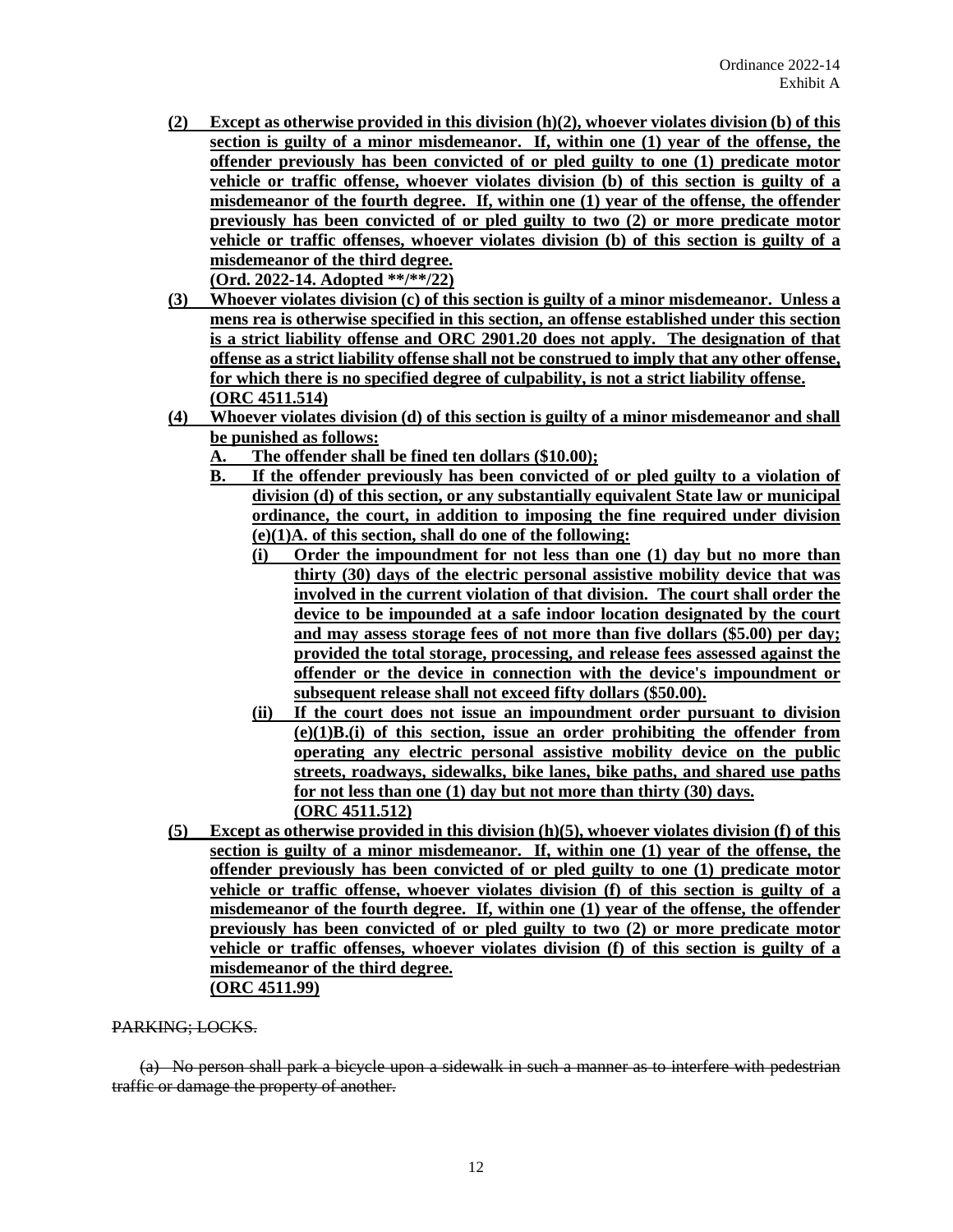(b) No person shall park a bicycle upon a roadway in such a manner as to interfere with vehicular traffic.

(c) No bicycle shall remain unlocked when parked upon any public way or place.

#### 444.09 **DRIVING ON BIKE PATHS.** PARENT'S RESPONSIBILITY.

**(a) Prohibitions. No person shall operate any motor vehicle, snowmobile, all-purpose vehicle, motorcycle (including autocycle, cab-enclosed motorcycle, and motor-driven cycle or scooter), motorized bicycle or moped, class 3 electric bicycle, or personal delivery device upon any bike path.** *Statutory reference: ORC 4511.522; 4511.713*

**(b) Permitted Vehicles. Bicycles, class 1 electric bicycles, class 2 electric bicycles, electric personal assistive mobility devices, low-speed micromobility devices, and motorized wheelchairs are permitted upon bike paths, unless otherwise posted.**

**(c) Authority of the Public Safety Director. The City's Public Safety Director is hereby authorized to make and issue, by administrative directive, rules and regulations regarding the use of bike paths by bicycles, class 1 electric bicycles, class 2 electric bicycles, low-speed mobility devices, electric personal assistive mobility devices, and motorized wheelchairs and shall assure appropriate signage is posted regarding such rules and regulations.**

### **(d) Penalties.**

- **(1) Except as otherwise provided in this division (d)(1), whoever violates division (a) of this section and who is operating a class 3 electric bicycle at the time of the offense is guilty of a minor misdemeanor. If, within one (1) year of the offense, the offender previously has been convicted of or pled guilty to one (1) predicate motor vehicle or traffic offense, whoever violates this section is guilty of a misdemeanor of the fourth degree. If, within one (1) year of the offense, the offender previously has been convicted of two (2) or more predicate motor vehicle or traffic offenses, whoever violates division (a) of this section is guilty of a misdemeanor of the third degree. The offense established under this division (d)(1) is a strict liability offense and strict liability is a culpable mental state for the purposes of ORC 2901.20. The designation of this offense as a strict liability offense shall not be construed to imply that any other offense, for which there is no specified degree of culpability, is not a strict liability offense. (ORC 4511.522)**
- **(2) Except as otherwise provided in this division (d)(2), whoever violates division (a) of this section and is operating a motor vehicle, snowmobile, all-purpose vehicle, motorcycle or motorized bicycle or moped at the time of the offense is guilty of a minor misdemeanor. If, within one (1) year of the offense, the offender previously has been convicted of or pled guilty to one (1) predicate motor vehicle or traffic offense, whoever violates division (a) this section is guilty of a misdemeanor of the fourth degree. If, within one (1) year of the offense, the offender previously has been convicted of or pled guilty to two (2) or more predicate motor vehicle or traffic offenses, whoever violates division (a) this section is guilty of a misdemeanor of the third degree. If the offender commits the offense while distracted and the distracting activity is a contributing factor to the commission of the offense, the offender is subject to the additional fine established under 444.99(b) of this Traffic Code. (ORC 4511.713)**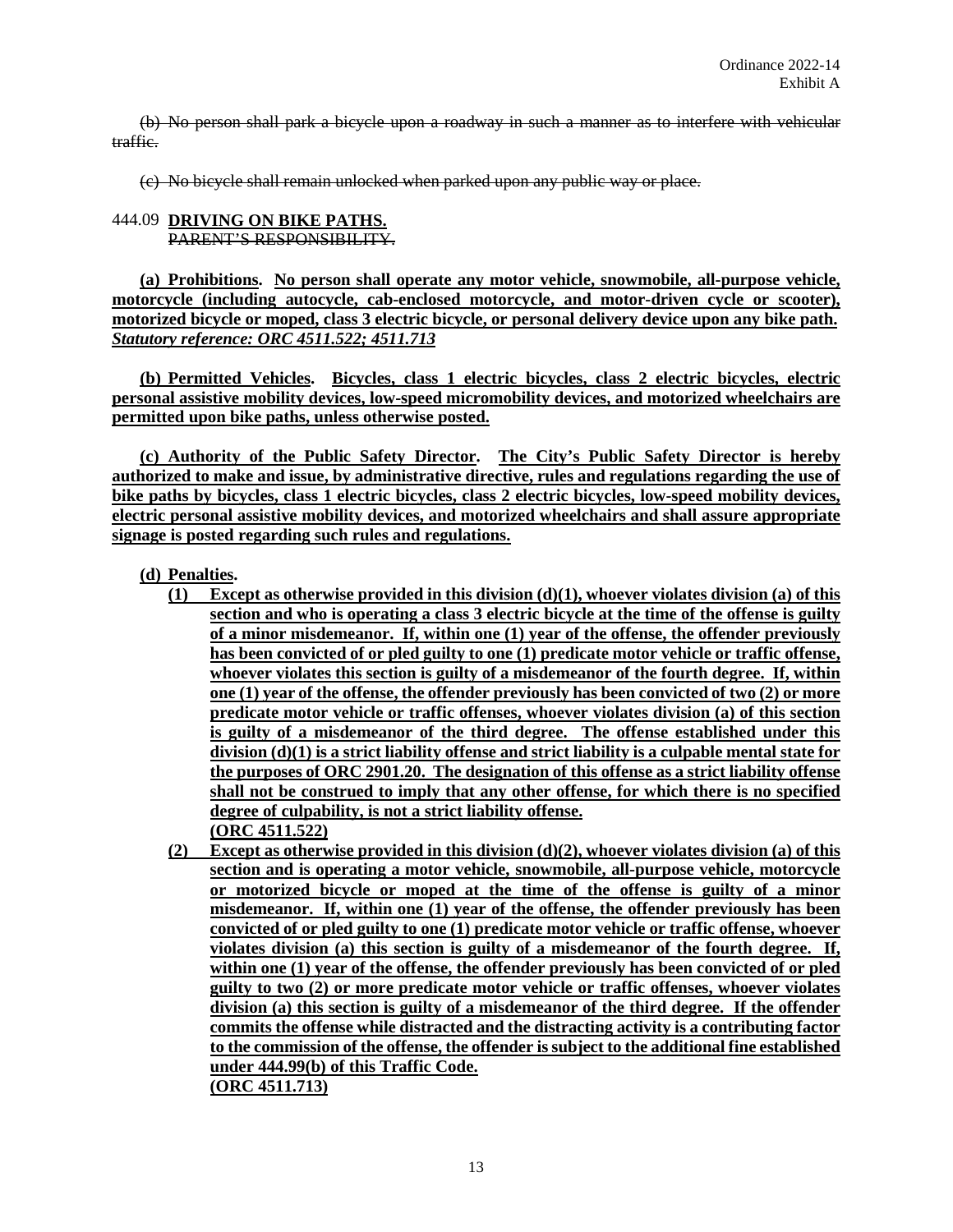#### **(3) Whoever violates any rule or regulation issued by the Public Safety Director pursuant to division (c) of this section is guilty of a minor misdemeanor. (Ord. 2022-14. Adopted \*\*/\*\*/22)**

No parent of any child or guardian of any ward shall authorize or knowingly permit any such child or ward to violate any of the provisions of this chapter.

#### 444.10 **DRIVING ON BIKE LANES AND SHARED USE PATHS.** SUSPENSION OF RIDING PRIVILEGES; IMPOUNDING OF BICYCLES.

**(a) Prohibitions. No person shall operate any motor vehicle, snowmobile, all-purpose vehicle, motorcycle (including autocycle, cab-enclosed motorcycle, and motor-driven cycle or scooter), class 3 electric bicycle, motorized wheelchair, or personal delivery device upon any bike lane or shared use path.**

*Statutory reference: ORC 4511.522*

**(b) Permitted Vehicles. Bicycles, class 1 electric bicycles, class 2 electric bicycles, motorized bicycles and moped, electric personal assistive mobility devices, and low-speed micromobility devices are permitted upon any bike lane or shared use path.** *Statutory reference: ORC 4511.512; 4511.514; 4511.521; 4511.522*

## **(c) Penalties.**

- **(1) Except as otherwise provided in this division (c)(1), whoever violates division (a) of this section and who is operating a class 3 electric bicycle at the time of the offense is guilty of a minor misdemeanor. If, within one (1) year of the offense, the offender previously has been convicted of or pled guilty to one (1) predicate motor vehicle or traffic offense, whoever violates this section is guilty of a misdemeanor of the fourth degree. If, within one (1) year of the offense, the offender previously has been convicted of two (2) or more predicate motor vehicle or traffic offenses, whoever violates division (a) of this section is guilty of a misdemeanor of the third degree. The offense established under this division (d)(1) is a strict liability offense and strict liability is a culpable mental state for the purposes of ORC 2901.20. The designation of this offense as a strict liability offense shall not be construed to imply that any other offense, for which there is no specified degree of culpability, is not a strict liability offense. (ORC 4511.522)**
- **(2) Except as otherwise provided in this division (d)(2), whoever violates division (a) of this section and is operating a motor vehicle, snowmobile, all-purpose vehicle, motorcycle, motorized wheelchair, or personal delivery device at the time of the offense is guilty of a minor misdemeanor. If, within one (1) year of the offense, the offender previously has been convicted of or pled guilty to one (1) predicate motor vehicle or traffic offense, whoever violates division (a) this section is guilty of a misdemeanor of the fourth degree. If, within one (1) year of the offense, the offender previously has been convicted of or pled guilty to two (2) or more predicate motor vehicle or traffic offenses, whoever violates division (a) this section is guilty of a misdemeanor of the third degree. (Ord. 2022-14. Adopted \*\*/\*\*/22)**

In addition to the penalties provided in § 444.99, a court may prohibit any person who violates or fails to comply with any of the provisions of this chapter relating to bicycles from riding a bicycle for a period not to exceed three months. In addition, any person violating or failing to comply with any of the provision of this chapter relating to bicycles may be punished by having his or her bicycle impounded for a period not exceeding 90 days.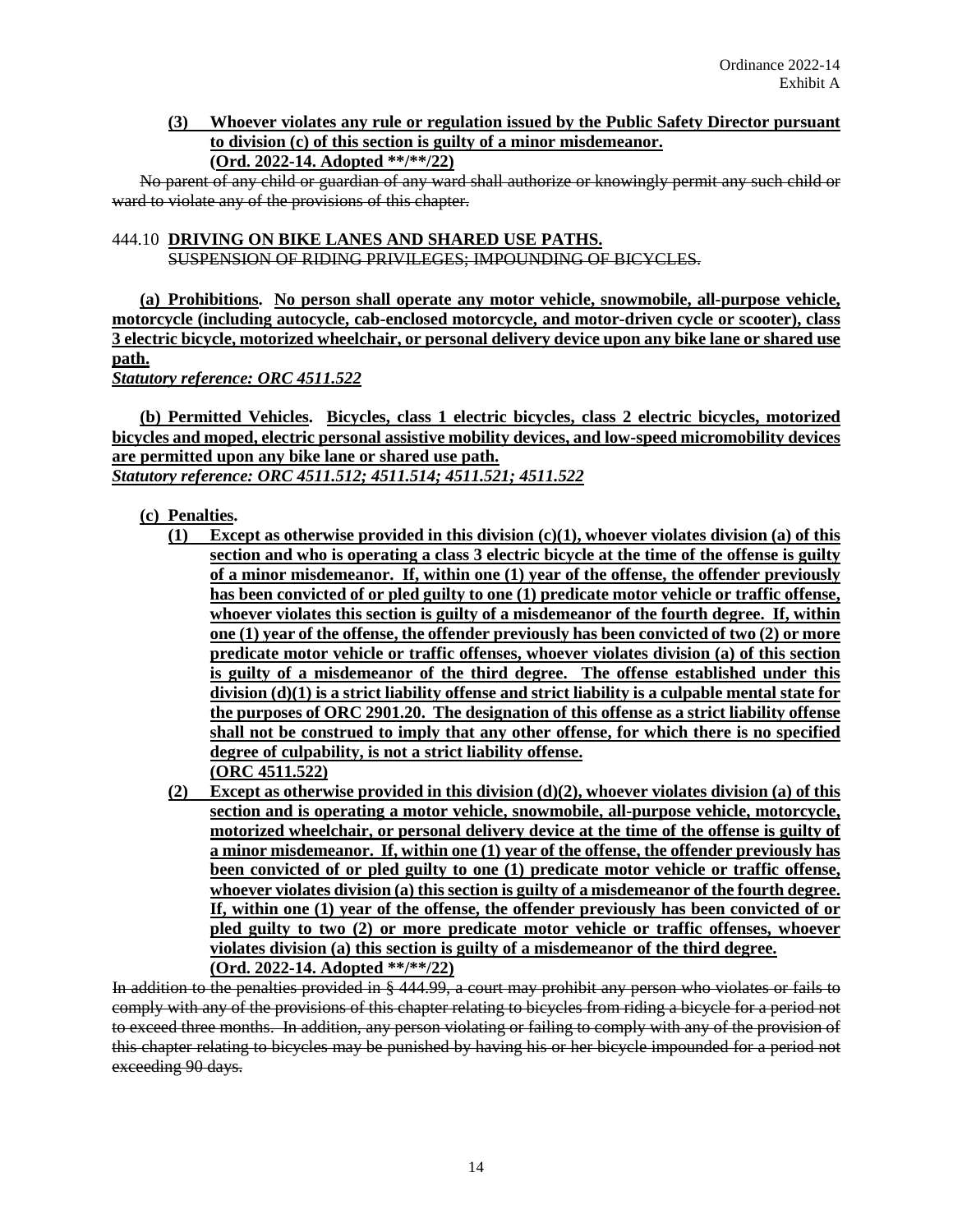#### 444.11 **DRIVING ON HIKING PATHS, PEDESTRIAN-ONLY PATHS, OR IN PARKS.**

**(a) Hiking Paths. No electric bicycles, regardless of the bicycle's class, motorcycles, motorized bicycles or mopeds, electric personal assistive mobility devices, low-speed micromobility devices, motorized wheelchairs, or personal delivery devices may be operated upon paths that are intended to be used primarily for mountain biking, hiking, equestrian use, or other similar uses, or any other single track or natural surface trail that has historically been reserved for nonmotorized use.** *Statutory reference: ORC 4511.522*

**(b) Pedestrian-Only Paths. No bicycles, including electric bicycles regardless of the bicycle's class, motorcycles, motorized bicycles or mopeds, electric personal assistive mobility devices, lowspeed micromobility devices, or personal delivery devices may be operated upon any path reserved for pedestrians only.**

**(c) Park Regulations. Nothing in this section affects or shall be construed to affect any rule of the State Director of Natural Resources or the City governing the operation of vehicles on lands under the control of the Director or City, as applicable. The City may prohibit the use of any vehicle within or upon any City park. Such prohibition shall be posted and enforced as a park regulation.**

**(d) Penalties. Whoever violates division (a) or (b) of this section is guilty of a minor misdemeanor. (Ord. 2022-14. Adopted \*\*/\*\*/22)**

#### **444.12 DRIVING THROUGH A SAFETY ZONE.**

**(a) Prohibitions. No bicycle, electric bicycle, motorcycle, motorized bicycle or moped, electric personal assistive mobility device, low-speed micromobility device, or personal delivery device shall at any time be driven through or within a safety zone.**

**(b) Penalties.** 

- **(1) Except as otherwise provided in this division, whoever violates this section is guilty of a minor misdemeanor. If, within one (1) year of the offense, the offender previously has been convicted of or pled guilty to one (1) predicate motor vehicle or traffic offense, whoever violates this section is guilty of a misdemeanor of the fourth degree. If, within one (1) year of the offense, the offender previously has been convicted of or pled guilty to two (2) or more predicate motor vehicle or traffic offenses, whoever violates this section is guilty of a misdemeanor of the third degree.**
- **(2) If the offender commits the offense while distracted and the distracting activity is a contributing factor to the commission of the offense, the offender is subject to the additional fine established under 444.99(b) of this Traffic Code. (ORC 4511.60)**

#### **444.13 RECKLESS OPERATION.**

**(a) Prohibitions. No person shall operate a bicycle, electric bicycle, motorcycle, motorized bicycle or moped, electric personal assistive mobility device, low-speed micromobility device, motorized wheelchair, or personal delivery device:**

**(1) Without due regard for the safety and rights of pedestrians and drivers and occupants of all other vehicles so as to endanger the life, limb, or property of any person while that person is in the lawful use of the streets, bike paths, sidewalks or any other public or private property used by the public for the purpose of vehicular travel or parking.**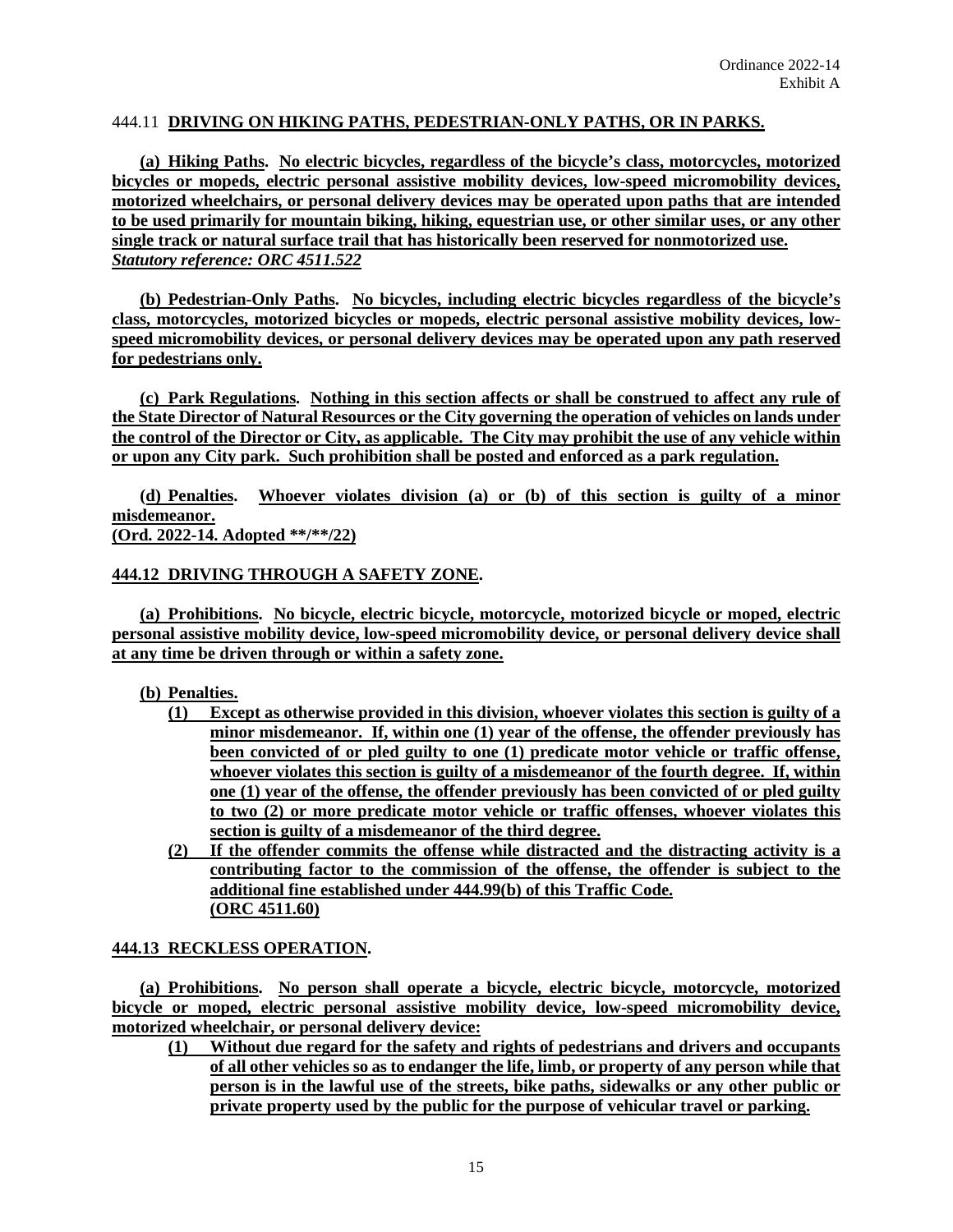- **(2) Without exercising reasonable and ordinary control over such vehicle.**
- **(3) In a weaving or zigzag course, unless such irregular course is necessary for safe operation in compliance with law.**
- **(4) Without both hands upon the handle grips, except when necessary to give the required hand and arm signals under Section 444.07 of this Traffic Code.**
- **(5) At a speed greater than is reasonable and prudent under the conditions then existing.**

**(b) Penalties. Except as otherwise provided in this division, whoever violates this section is guilty of a minor misdemeanor. If, within one (1) year of the offense, the offender previously has been convicted of or pled guilty to one (1) predicate motor vehicle or traffic offense, whoever violates this section is guilty of a misdemeanor of the fourth degree. If, within one (1) year of the offense, the offender previously has been convicted of or pled guilty to two (2) or more predicate motor vehicle or traffic offenses, whoever violates this section is guilty of a misdemeanor of the third degree. (Ord. 2022-14. Passed \*\*/\*\*/22)**

**444.14** 444.02 **GENERAL OPERATION OF BICYCLES AND ELECTRIC BICYCLES.** RIDING UPON SEATS; CARRYING PACKAGES; MOTORCYCLE HANDLE BARS; HELMETS AND GLASSES.

(a) For purposes of this section, *SNOWMOBILE* has the same meaning as given that term in Ohio R.C. 4519.01.

- (b) **Rules for Operation of Bicycles and Electric Bicycles.**
	- (1) No person operating a bicycle **or electric bicycle** shall ride other than upon or astride the permanent and regular seat attached thereto or carry any other person upon such bicycle **or electric bicycle** other than upon a firmly attached and regular seat thereon, and no person shall ride upon a bicycle **or electric bicycle** other than upon such a firmly attached and regular seat.
	- (2) No person operating a motorcycle shall ride other than upon or astride the permanent and regular seat or saddle attached thereto, or carry any other person upon such motorcycle other than upon a firmly attached and regular seat or saddle thereon, and no person shall ride upon a motorcycle other than upon such a firmly attached and regular seat or saddle.
	- (3) No person shall ride upon a motorcycle that is equipped with a saddle other than while sitting astride the saddle, facing forward, with one leg on each side of the motorcycle.
	- (4) No person shall ride upon a motorcycle that is equipped with a seat other than while sitting upon the seat.
	- (5) No person operating a bicycle **or electric bicycle** shall carry any package, bundle, or article that prevents the driver from keeping at least one hand upon the handlebars.
	- **(4)** (6) No bicycle or **electric bicycle** motorcycle shall be used to carry more persons at one time than the number for which it is designed and equipped. No motorcycle shall be operated on a highway when the handlebars rise higher than the shoulders of the operator when the operator is seated in the operator's seat or saddle.
	- **(5) Nothing in this division shall be construed as prohibiting the carrying of a child in a seat or trailer that is designed for carrying children and is firmly attached to the bicycle or electric bicycle. (ORC 4511.53)**

**(b) Additional Rules for the Operation of Electric Bicycles.**

**(1) No person under sixteen (16) years of age shall operate a class 3 electric bicycle; however, a person under sixteen (16) years of age may ride as a passenger on a class 3 electric bicycle that is designed to accommodate passengers.**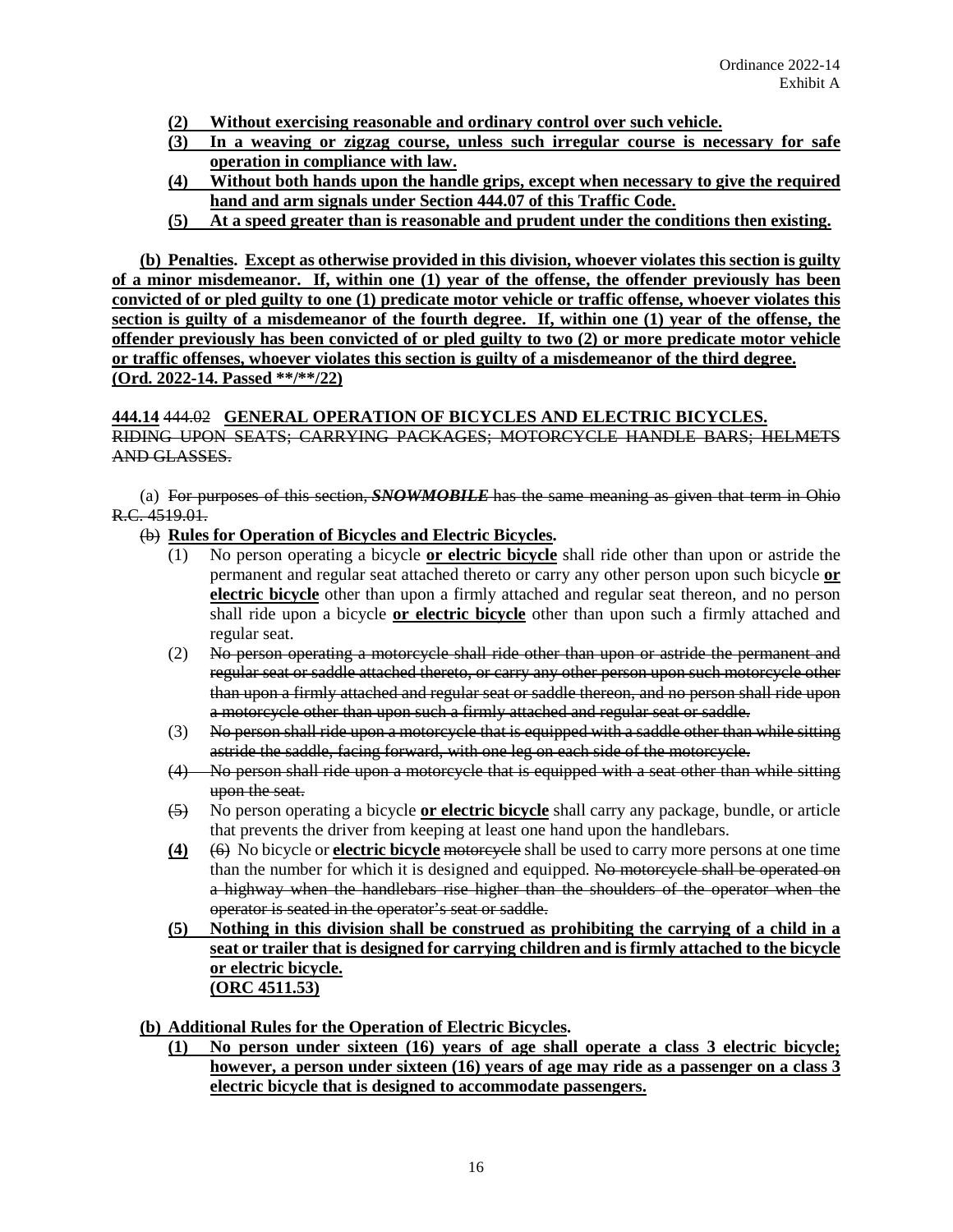- **(2) No person shall operate or be a passenger on a class 3 electric bicycle unless the person is wearing a protective helmet that meets the standards established by the consumer product safety commission or the American society for testing and materials.**
- **(3) Divisions (b)(1) and (b)(2) do not apply to a law enforcement officer, or other person sworn to enforce this Traffic Code, using an electric bicycle while in the performance of the officer's duties. (ORC 4511.522)**

## (c) **Penalties.**

**(1) Except as otherwise provided in this division (c)(1), whoever violates division (a) of this section is guilty of a minor misdemeanor. If, within one (1) year of the offense, the offender previously has been convicted of or pled guilty to one (1) predicate motor vehicle or traffic offense, whoever violates division (a) of this section is guilty of a misdemeanor of the fourth degree. If, within one (1) year of the offense, the offender previously has been convicted of two (2) or more predicate motor vehicle or traffic offenses, whoever violates division (a) of this section is guilty of a misdemeanor of the third degree. (ORC 4511.53)**

**(2) A. Except as otherwise provided in this division (c)(2), whoever violates division (b) of** 

- **this section is guilty of a minor misdemeanor. If, within one (1) year of the offense, the offender previously has been convicted of or pled guilty to one (1) predicate motor vehicle or traffic offense, whoever violates division (a) of this section is guilty of a misdemeanor of the fourth degree. If, within one (1) year of the offense, the offender previously has been convicted of two (2) or more predicate motor vehicle or traffic offenses, whoever violates division (a) of this section is guilty of a misdemeanor of the third degree.**
	- **B. The offenses established under division (c)(2)A. of this section are strict liability offenses and strict liability is a culpable mental state for purposes of ORC 2901.20. The designation of these offenses as strict liability offenses shall not be construed to imply that any other offense, for which there is no specified degree of culpability, is not a strict liability offense. (ORC 4511.522)**
- $(1)$  Except as provided in division  $(e)(3)$  of this section, no person shall operate or be a passenger on a snowmobile or motorcycle without using safety glasses or other protective eye device. Except as provided in division  $(c)(3)$  of this section, no person who is under the age of 18 years, or who holds a motorcycle operator's endorsement or license bearing a "novice" designation that is currently in effect as provided in R.C. § 4507.13, shall operate a motorcycle on a highway, or be a passenger on a motorcycle, unless wearing a protective helmet on the person's head, and no other person shall be a passenger on a motorcycle operated by such a person unless similarly wearing a protective helmet. The helmet, safety glasses, or other protective eye device shall conform with rules adopted by the Ohio Director of Public Safety. The provisions of this paragraph or a violation thereof shall not be used in the trial of any civil action.
- $(2)$  A. Except as provided in division  $(e)(3)$  of this section, no person shall operate a motorcycle with a valid temporary instruction permit and temporary instruction permit identification card issued by the Registrar of Motor Vehicles pursuant to R.C. § 4507.05 unless the person, at the time of such operation, is wearing on the person's head a protective helmet that conforms with rules adopted by the Ohio Director of Public Safety.
	- B. No person shall operate a motorcycle with a valid temporary instruction permit and temporary instruction permit identification card issued by the Registrar of Motor Vehicles pursuant to R.C. § 4507.05 in any of the following circumstances: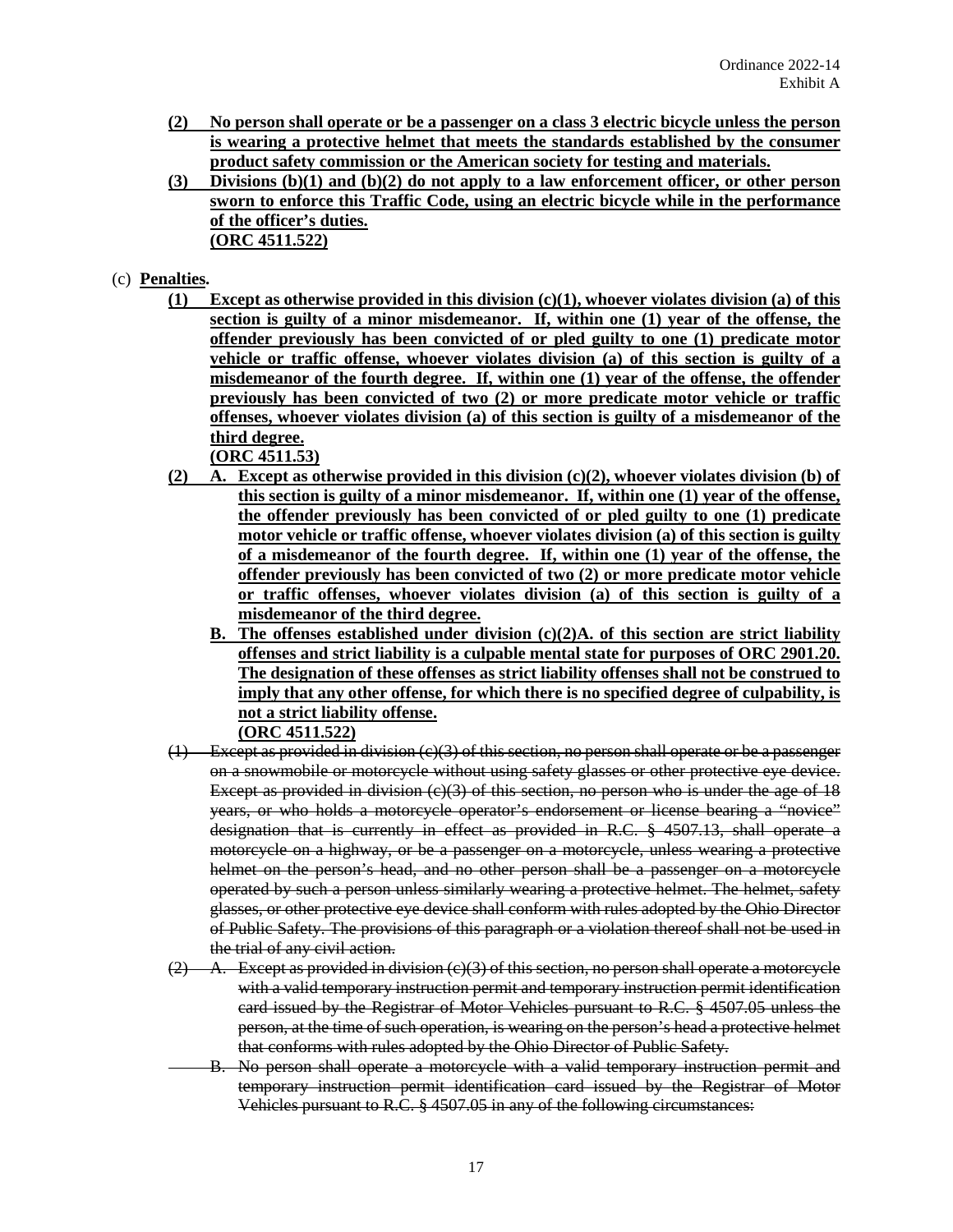- 1. At any time when lighted lights are required by R.C. § 4513.03(A)(1);
- 2. While carrying a passenger;
- 3. On any limited access highway.
- $(3)$  Divisions  $(e)(1)$  and  $(e)(2)$ A. of this section do not apply to a person who operates or is a passenger in an autocycle or cab-enclosed motorcycle when the occupant compartment top is in place enclosing the occupants.

(d) Nothing in this section shall be construed as prohibiting the carrying of a child in a seat or trailer that is designed for carrying children and is firmly attached to the bicycle.

(e) Except as otherwise provided in this division, whoever violates subsection (b) or  $(e)(1)$  or  $(e)(2)$  of this section is guilty of a minor misdemeanor. If, within one year of the offense, the offender previously has been convicted of or pleaded guilty to one predicate motor vehicle or traffic offense, whoever violates subsection (b) or  $(c)(1)$  or  $(c)(2)$  of this section is guilty of a misdemeanor of the fourth degree. If, within one year of the offense, the offender previously has been convicted of two or more predicate motor vehicle or traffic offenses, whoever violates subsection (b) or  $(c)(1)$  or  $(c)(2)$  of this section is guilty of a misdemeanor of the third degree.

## **444.15 GENERAL OPERATION OF MOTORCYCLES.**

### **(a) Rules for Operation of Motorcycles.**

- **(1)** *Riding:*
	- **A. No person operating a motorcycle shall ride other than upon or astride the permanent and regular seat or saddle attached thereto, or carry any other person upon such motorcycle other than upon a firmly attached and regular seat or saddle thereon, and no person shall ride upon a motorcycle other than upon such a firmly attached and regular seat or saddle.**
	- **B. No person shall ride upon a motorcycle that is equipped with a saddle other than while sitting astride the saddle, facing forward, with one leg on each side of the motorcycle.**
	- **C. No person shall ride upon a motorcycle that is equipped with a seat other than while sitting upon the seat.**
- **(2)** *Number of Passengers***: No motorcycle shall be used to carry more persons at one time than the number for which it is designed and equipped.**
- **(3)** *"Low-Rider" Handlebars Prohibited***: No motorcycle shall be operated on a street or other street or other roadway when the handlebars rise higher than the shoulders of the operator when the operator is seated in the operator's seat or saddle.**
- **(4)** *Safety Glasses***: No person shall operate or be a passenger on a motorcycle without using safety glasses or other protective eye device that conforms to the rules prescribed by the Ohio Director of Public Safety. This division (a)(4) does not apply to a person operating an autocycle or cab-enclosed motorcycle when the occupant compartment top is in place enclosing the occupants.**
- **(5)** *Helmets***:**
	- Except as provided in division (a)(5)C. of this section, no person who is under the **age of eighteen (18) years, or who holds a motorcycle operator's endorsement or license bearing a "novice" designation that is currently in effect, as provided in ORC 4507.13, shall operate a motorcycle on a street or roadway, or be a passenger on a motorcycle, unless wearing a United States Department of Transportationapproved protective helmet on the person's head, and no other person shall be a passenger on a motorcycle operated by such a person unless similarly wearing a protective helmet. The helmet shall conform to the rules prescribed and**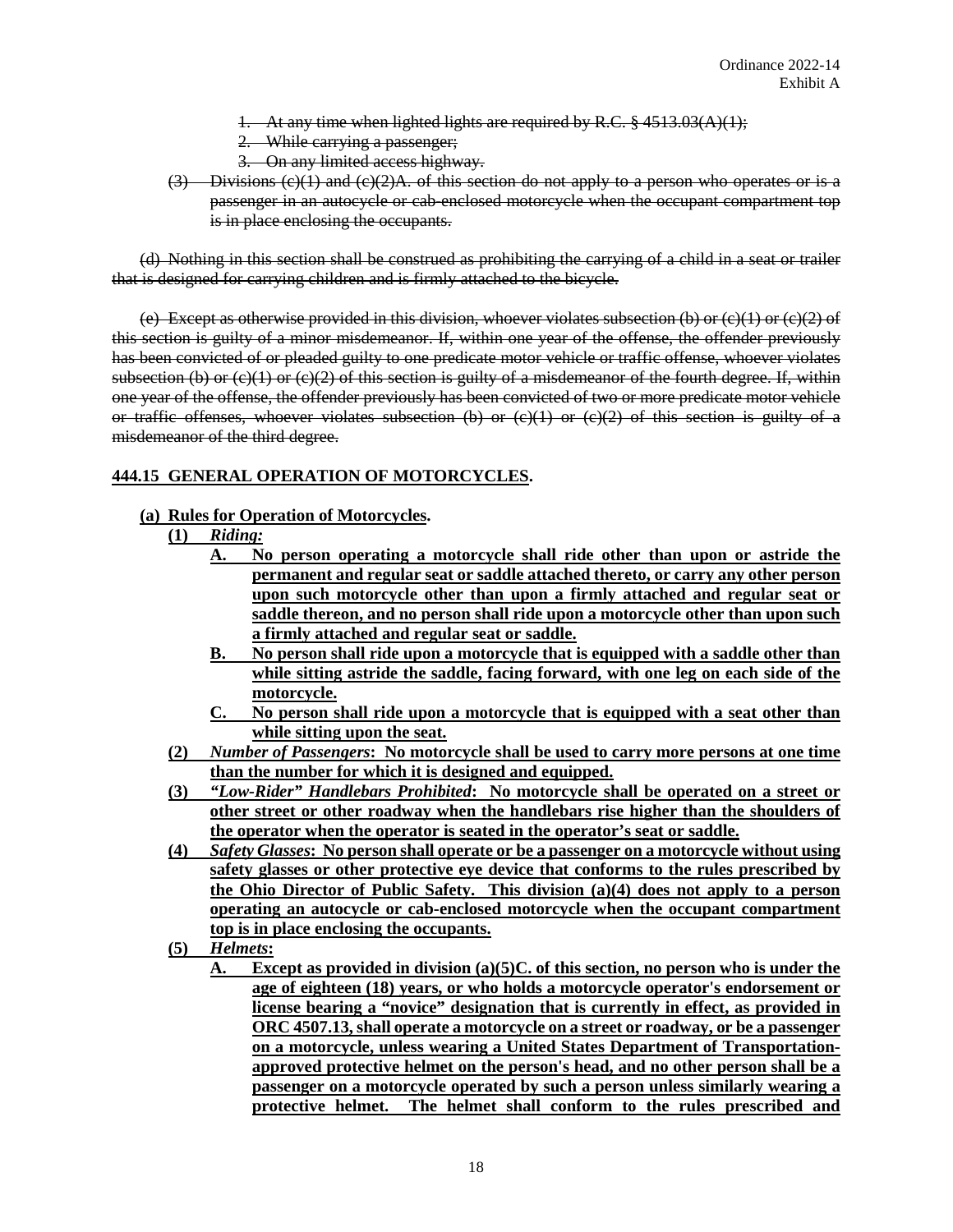**promulgated by the Ohio Director of Public Safety. The provisions of this paragraph or a violation thereof shall not be used in the trial of any civil action.** 

- **B. No person shall operate a motorcycle with a valid temporary instruction permit and temporary instruction permit identification card issued by the Registrar of Motor Vehicles pursuant to ORC 4507.05 unless the person, at the time of such operation, is wearing on the person's head a protective helmet that has been approved by the United States Department of Transportation and that conforms to the rules adopted by the Ohio Director of Public Safety.**
- **C. Division (a)(5)A. of this section do not apply to a person operating an autocycle or cab-enclosed motorcycle when the occupant compartment top is in place enclosing the occupants.**
- **(6)** *Temporary Instruction Permits***: No person shall operate a motorcycle with a valid temporary instruction permit and temporary instruction permit identification card issued by the Registrar of Motor Vehicles pursuant to ORC 4507.05 in any of the following circumstances:**
	- **A. At any time when lighted lights are required by ORC 4513.03;**
	- **B. While carrying a passenger; or**
	- **C. On any limited access highway or heavily congested roadway.**

**(b) Penalties. Except as otherwise provided in this division, whoever violates this section is guilty of a minor misdemeanor. If, within one (1) year of the offense, the offender previously has been convicted of or pled guilty to one (1) predicate motor vehicle or traffic offense, whoever violates this section is guilty of a misdemeanor of the fourth degree. If, within one (1) year of the offense, the offender previously has been convicted of or pled guilty to two (2) or more predicate motor vehicle or traffic offenses, whoever violates this section is guilty of a misdemeanor of the third degree. (ORC 4511.53)** 

# **444.16 GENERAL OPERATION OF LOW-SPEED MICROMOBILITY DEVICES.**

- **(a) Prohibitions. No operator of a low-speed micromobility device shall do any of the following: (1) Fail to yield the right-of-way to all pedestrians at all times;**
	- **(2) Fail to give an audible signal before overtaking and passing a pedestrian;**
	- **(3) Operate the device at night unless the device or its operator is equipped with or wearing both of the following:**
		- **A. A lamp pointing to the front that emits a white light visible from a distance of not less than five hundred feet (500'); and**
		- **B. A red reflector facing the rear that is visible from all distances from one hundred feet to six hundred feet (100' – 600') when directly in front of lawful lower beams or head lamps on a motor vehicle.**
	- **(4) No person who is under sixteen (16) years of age shall rent a low-speed micromobility device.**
	- **(5) No person shall knowingly rent a low-speed micromobility device on behalf of a person who is under sixteen (16) years of age.**
	- **(6) No person shall operate a low-speed micromobility device at a speed greater than twenty miles per hour (20 mph).**
- **(b) Penalties.**
	- **(1) Whoever violates division (a) of this section is guilty of a minor misdemeanor.**
	- **(2) Unless a mens rea is otherwise specified in this section, an offense established under this section is a strict liability offense and ORC 2901.20 does not apply. The designation of that offense as a strict liability offense shall not be construed to imply that any other**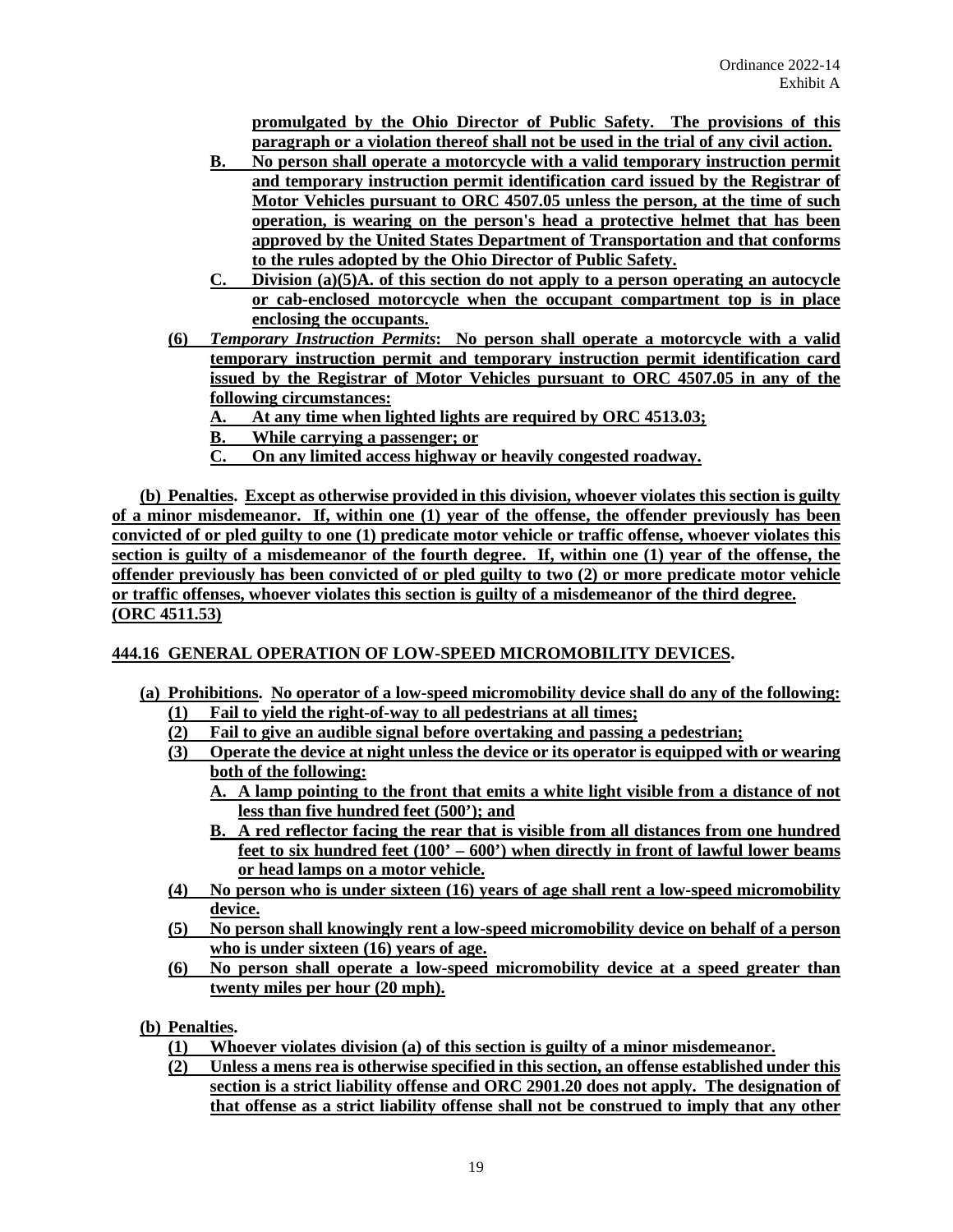**offense, for which there is no specified degree of culpability, is not a strict liability offense. (ORC 4511.514)**

# **444.17 OPERATION OF ELECTRIC PERSONAL ASSISTIVE MOBILITY DEVICES.**

**(a) Prohibitions. No operator of an electric personal assistive mobility device shall do any of the following:**

- **(1) Fail to yield the right-of-way to all pedestrians and human-powered vehicles at all times.**
- **(2) Fail to give an audible signal before overtaking and passing a pedestrian.**
- **(3) Operate the device at night unless the device or its operator is equipped with or wearing both of the following:**
	- **A. A lamp pointing to the front that emits a white light visible from a distance of not less than five hundred feet (500'); and**
	- **B. A red reflector facing the rear that is visible from all distances from one hundred feet to six hundred feet (100' – 600') when directly in front of lawful lower beams of head lamps on a motor vehicle.**
- **(4) Operate the device on any portion of a street or roadway that has an established speed limit of fifty-five miles per hour (55 mph) or more.**
- **(5) Operate the device upon any path set aside for the exclusive use of pedestrians or other specialized use when an appropriate sign giving notice of the specialized use is posted on the path.**
- **(6) If under eighteen (18) years of age, operate the device unless wearing a protective helmet on the person's head with the chin strap properly fastened.**
- **(7) If under sixteen (16) years of age, operate the device unless, during the operation, the person is under the direct visual and audible supervision of another person who is eighteen (18) years of age or older and is responsible for the immediate care of the person under sixteen (16) years of age.**
- **(8) No person who is under fourteen (14) years of age shall operate an electric personal assistive mobility device.**

**(b) Restriction on Sellers. No person shall distribute or sell an electric personal assistive mobility device unless the device is accompanied by a written statement that is substantially equivalent to the following: "WARNING: TO REDUCE THE RISK OF SERIOUS INJURY, USE ONLY WHILE WEARING FULL PROTECTIVE EQUIPMENT – HELMET, WRIST GUARDS, ELBOW PADS, AND KNEE PADS."**

# **(c) Penalties.**

- **(1) Whoever violates division (a) of this section is guilty of a minor misdemeanor and shall be punished as follows:**
	- **A. The offender shall be fined ten dollars (\$10.00);**
	- **B. If the offender previously has been convicted of or pled guilty to a violation of division (b) of this section, or any substantially equivalent State law or municipal ordinance, the court, in addition to imposing the fine required under division (e)(1)A. of this section, shall do one of the following:**
		- **(i) Order the impoundment for not less than one (1) day but no more than thirty (30) days of the electric personal assistive mobility device that was involved in the current violation of that division. The court shall order the device to be impounded at a safe indoor location designated by the court and may assess storage fees of not more than five dollars (\$5.00) per day; provided the total storage, processing, and release fees assessed against the**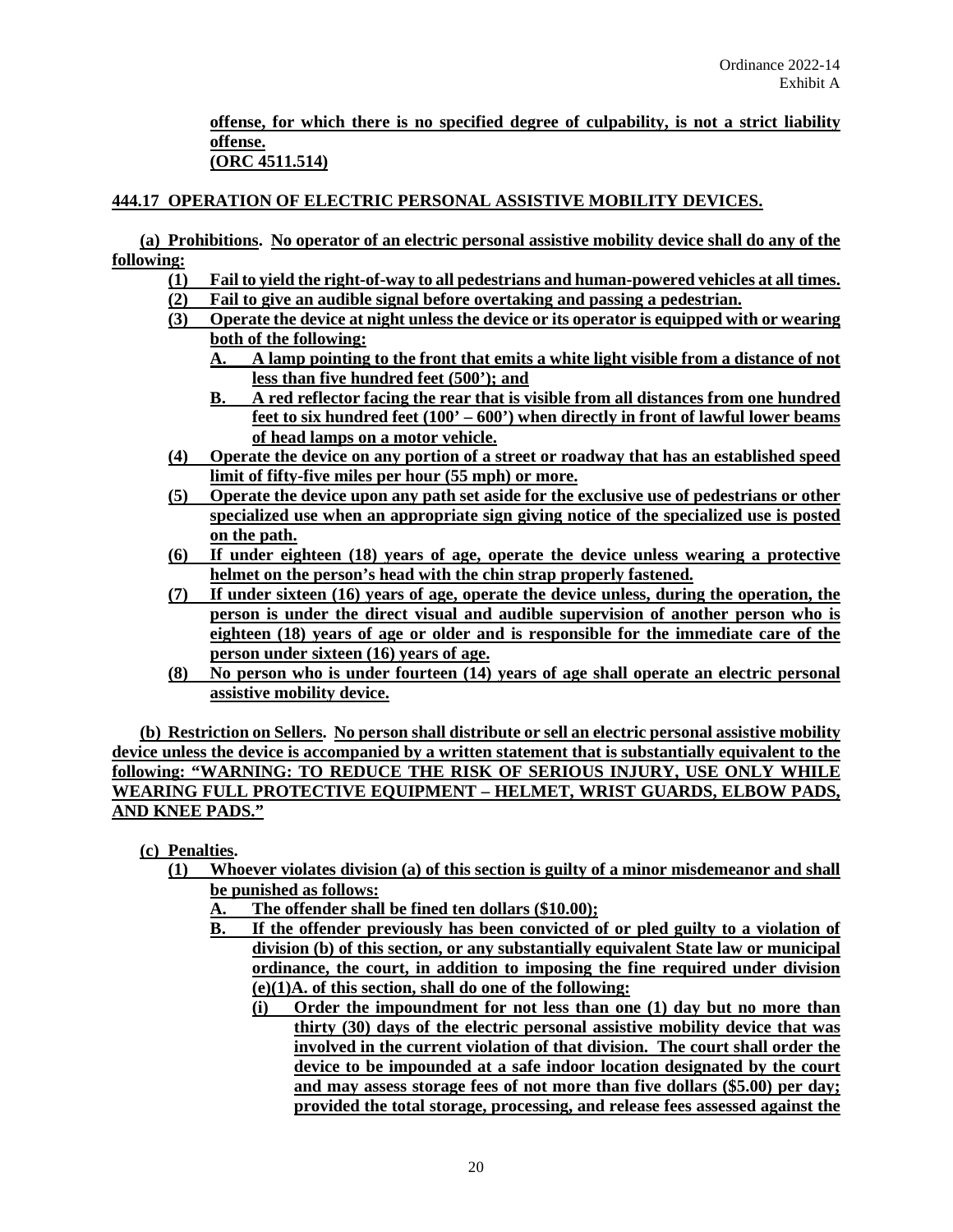**offender or the device in connection with the device's impoundment or subsequent release shall not exceed fifty dollars (\$50.00).**

- **(ii) If the court does not issue an impoundment order pursuant to division (e)(1)B.(i) of this section, issue an order prohibiting the offender from operating any electric personal assistive mobility device on the public streets, roadways, sidewalks, and paths and portions of roadways set aside for the exclusive use of bicycles for not less than one (1) day but not more than thirty (30) days.**
- **(2) Whoever violates division (b) of this section is guilty of a minor misdemeanor. (ORC 4511.512)**

# **444.18 LIGHTED LIGHTS REQUIRED.**

**(a) Lighted Lights. Every bicycles, electric bicycle, motorcycle, motorized bicycle or moped, electric personal assistive mobility device, or low-speed micromobility device operated upon a street or roadway within this City shall display lighted lights and illuminating devices during all of the following times:**

- **(1) The time from sunset to sunrise;**
- **(2) At any other time when, due to insufficient natural light or unfavorable atmospheric conditions, persons, vehicles, and substantial objects on the street or roadway are not discernable at a distance of one thousand feet (1000') ahead;**

**(b) Penalties. Whoever violates this section is guilty of a minor misdemeanor. (ORC 4513.03)**

## **444.19 LIGHTS ON SLOW-MOVING VEHICLES.**

**(a) Lights Required. All vehicles, other than bicycles, not specifically required to be equipped with lams or other lighting devices under this Traffic Code or equivalent State statute shall, at the times specified in 444.18(a), be equipped with at least one (1) lamp displaying a white light visible for a distance of not less than one thousand feet (1000') to the front of the vehicle, and also shall be equipped**  with two (2) lamps displaying red light visible from a distance of not less than one thousand feet (1000') **to the rear of the vehicle or, as an alternative, one (1) lamp displaying a red light visible from a distance of not less than one thousand feet (1000') to the rear and two (2) red reflectors visible from all distances of six hundred feet to one hundred feet (600' – 100') to the rear when illuminated by the lawful lower beams of headlamps. Lamps and reflectors required or authorized by this section shall meet standards adopted by the Ohio Director of Public Safety.**

## **(b) Penalties. Whoever violates this section is guilty of a minor misdemeanor. (ORC 4513.11)**

# **444.20** 444.03 **PROHIBITIONS AGAINST** ATTACHING BICYCLES, **ELECTRIC BICYCLES, SLEDS, AND** MOTORCYCLES TO OTHER **ITEMS TO** VEHICLES.

# (a) **Prohibitions.**

- (1) No person riding upon any bicycle, **electric bicycle,** coaster, roller skates, sled or toy vehicle shall attach the same or himself or herself to any vehicle upon a roadway.
- (2) No operator shall knowingly permit any person riding upon any bicycle, **electric bicycle,** coaster, roller skates, sled, or toy vehicle to attach the same or himself or herself to any vehicle while it is moving upon a roadway.
- **(b)** (3) **Exception.** This section does not apply to **the** towing **of** a disabled vehicle.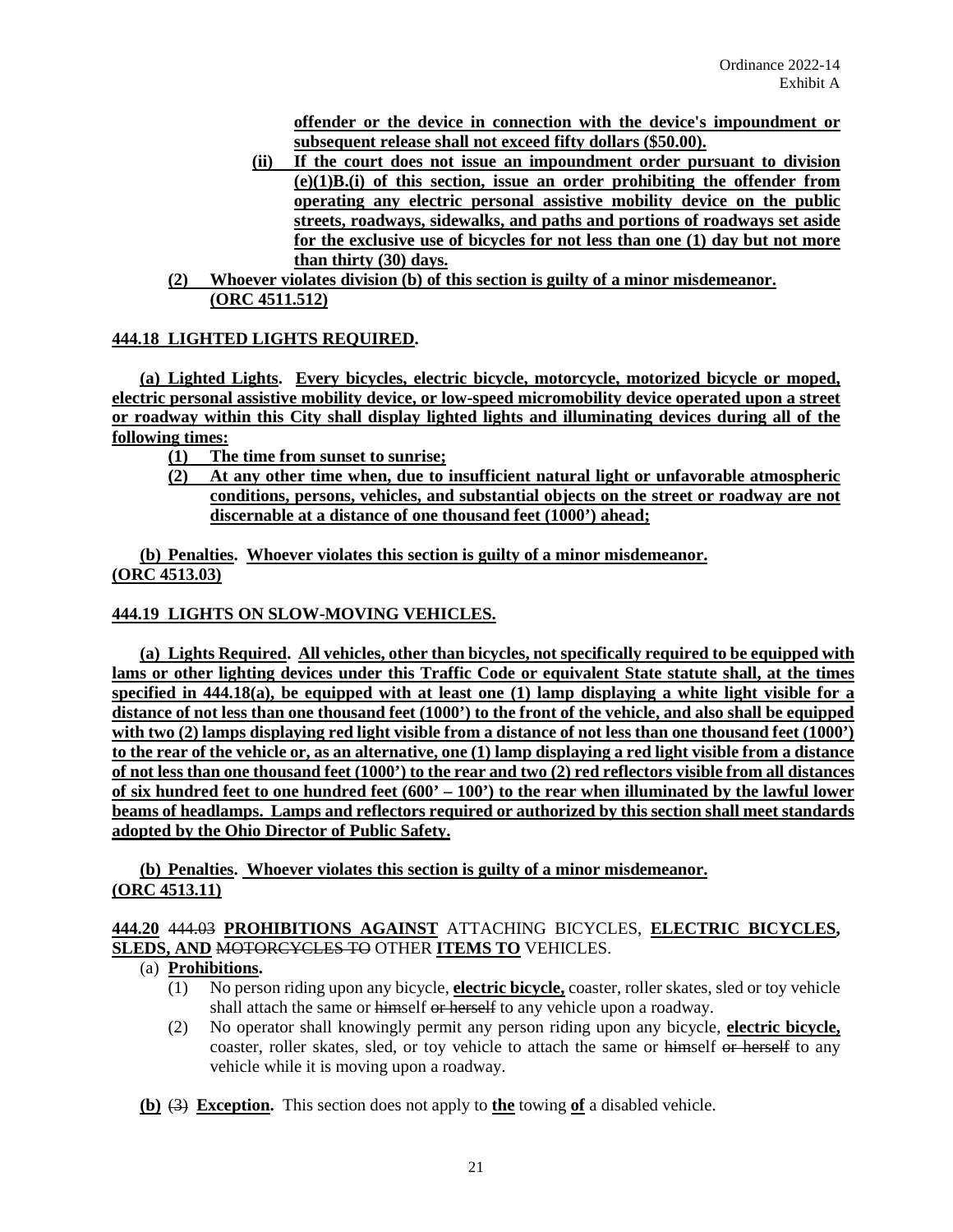**(c)** (b) **Penalties.** Except as otherwise provided in this **division** subsection, whoever violates **division (a)** this section is guilty of a minor misdemeanor. If, within one **(1)** year of the offense, the offender previously has been convicted of or pled guilty to one **(1)** predicate motor vehicle or traffic offense, whoever violates **division (a) of** this section is guilty of a misdemeanor of the fourth degree. If, within one **(1)** year of the offense, the offender previously has been convicted of two **(2)** or more predicate motor vehicle or traffic offenses, whoever violates **division (a) of** this section is guilty of a misdemeanor of the third degree. (ORC 4511.54)

# **444.21 PERSONAL DELIVERY DEVICES.**

# **(a) Prohibitions.**

- **(1) No personal delivery device operator shall allow a personal delivery device to do any of the following:**
	- **A. Fail to comply with traffic or pedestrian control devices and signals;**
	- **B. Unreasonably interfere with pedestrians or traffic;**
	- **C. Transport any hazardous material that would require a permit issued by the Ohio Public Utilities Commission; or**
	- **D. Operate on a street or roadway, except when crossing the street or roadway within a crosswalk.**
- **(2) A personal delivery device has all of the rights and obligations applicable to a pedestrian under the same circumstances, except that a personal delivery device shall yield the right-of-way to human pedestrians on sidewalks and crosswalks.**
- **(3) No person shall operate a personal delivery device unless the person is authorized to do so under this section and complies with the requirements of this section.**
- **(4) An eligible entity is responsible for both of the following:**
	- **A. Any violation of this section that is committed by a personal delivery device operator; and**
	- **B. Any other circumstance, including a technological malfunction, in which a personal delivery device operates in a manner prohibited by division (b)(1) of this section. (ORC 4511.513)**

**(b) Penalties. Except as otherwise provided in this division, whoever violates this section is guilty of a minor misdemeanor. If, within one (1) year of the offense, the offender previously has been convicted of or pled guilty to one (1) predicate motor vehicle or traffic offense, whoever violates this section is guilty of a misdemeanor of the fourth degree. If, within one (1) year of the offense, the offender previously has been convicted of or pled guilty to two (2) or more predicate motor vehicle or traffic offenses, whoever violates this section is guilty of a misdemeanor of the third degree. (ORC 4511.99)**

# **444.90 DEFINITIONS.**

**For the purposes of this chapter, the following definitions shall apply. For any term in this chapter which is not specifically defined in this section, the definitions contained in ORC 4511.01 or 4501.01, as applicable, shall apply.**

**(a) Autocycle. "Autocycle" means a three-wheeled motorcycle that is manufactured to comply with federal safety requirements for motorcycles and that is equipped with safety belts, a steering wheel, and seating that does not require the operator to straddle or sit astride to ride the motorcycle. (ORC 4501.01)**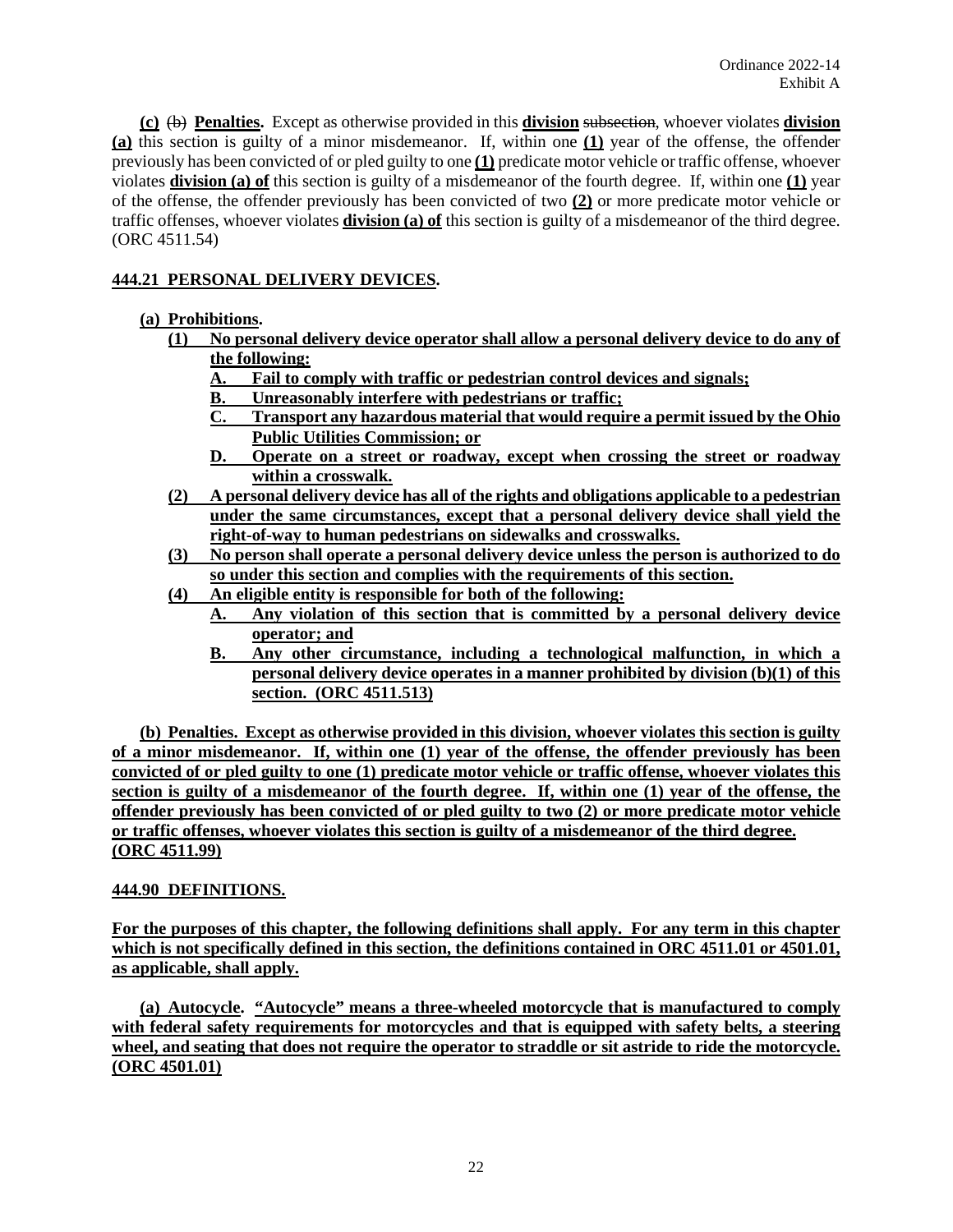**(b) Bicycle. "Bicycle" means every device, other than a device that is designed solely for use as a play vehicle by a child, that is propelled solely by human power upon which a person may ride, and that has two (2) or more wheels, any of which is more than fourteen inches (14") in diameter. (ORC 4511.01)**

**(c) Bike Lane. "Bike lane" means a portion of the street or roadway set aside for the exclusive use of bicycles.**

**(d) Bike Path. "Bike path" means a trail or other area not within the road right-of-way that is reserved exclusively for the use of bicycles and pedestrians.**

**(e) Cab-Enclosed Motorcycle. "Cab-enclosed motorcycle" means a motor vehicle with motive power having a seat or saddle for the use of the operator, designed to travel on not more than three (3) wheels in contact with the ground, and having an occupant compartment top or an occupant compartment top that is installed.**

## **(ORC 4501.01)**

**(f) Distracted. "Distracted means doing either of the following while operating a vehicle (autocycle, bicycle, electric bicycle, motor-driven cycle, motor scooter, motorcycle, motorized bike or moped):**

- **(1) Using a handheld electronic wireless communications device, as defined in ORC 4511.204, except when utilizing any of the following:**
	- **A. The device's speakerphone function;**
	- **B. A wireless technology standard for exchanging data over short distances;**
	- **C. A "voice-operated or hands-free" device that allows the person to use the electronic wireless communications device without the use of either hand except to activate, deactivate, or initiate a feature or function; or**
	- **D. Any device that is physically or electronically integrated into the vehicle.**
- **(2) Engaging in any activity that is not necessary to the operation of the vehicle and impairs, or reasonably would be expected to impair, the ability of the operator to drive the vehicle safely. (ORC 4511.991)**

**(g) Driver or Operator. "Driver" or "Operator" means every person who drives or is in actual physical control of a vehicle. (ORC 4511.01)**

**(h) Electric Bicycle. "Electric bicycle" means a "class 1 electric bicycle," a "class 2 electric bicycle," or a "class 3 electric bicycle, as defined in this division.**

- **(1) "Class 1 electric bicycle" means a bicycle that is equipped with fully operable pedals and an electric motor of less than seven hundred fifty watts (750W) that provides assistance only when the rider is pedaling and ceases to provide assistance when the bicycle reaches the speed of twenty miles per hour (20 mph).**
- **(2) "Class 2 electric bicycle" means a bicycle that is equipped with fully operable pedals and an electric motor of less than seven hundred fifty watts (750W) that may provide assistance regardless of whether the rider is pedaling and is not capable of providing assistance when the bicycle reaches the speed of twenty miles per hour (20 mph).**
- **(3) "Class 3 electric bicycle" means a bicycle that is equipped with fully operable pedals and an electric motor of less than seven hundred fifty watts (750W) that provides assistance only when the rider is pedaling and ceases to provide assistance when the bicycle reaches the speed of twenty-eight miles per hour (28 mph). (ORC 4511.01)**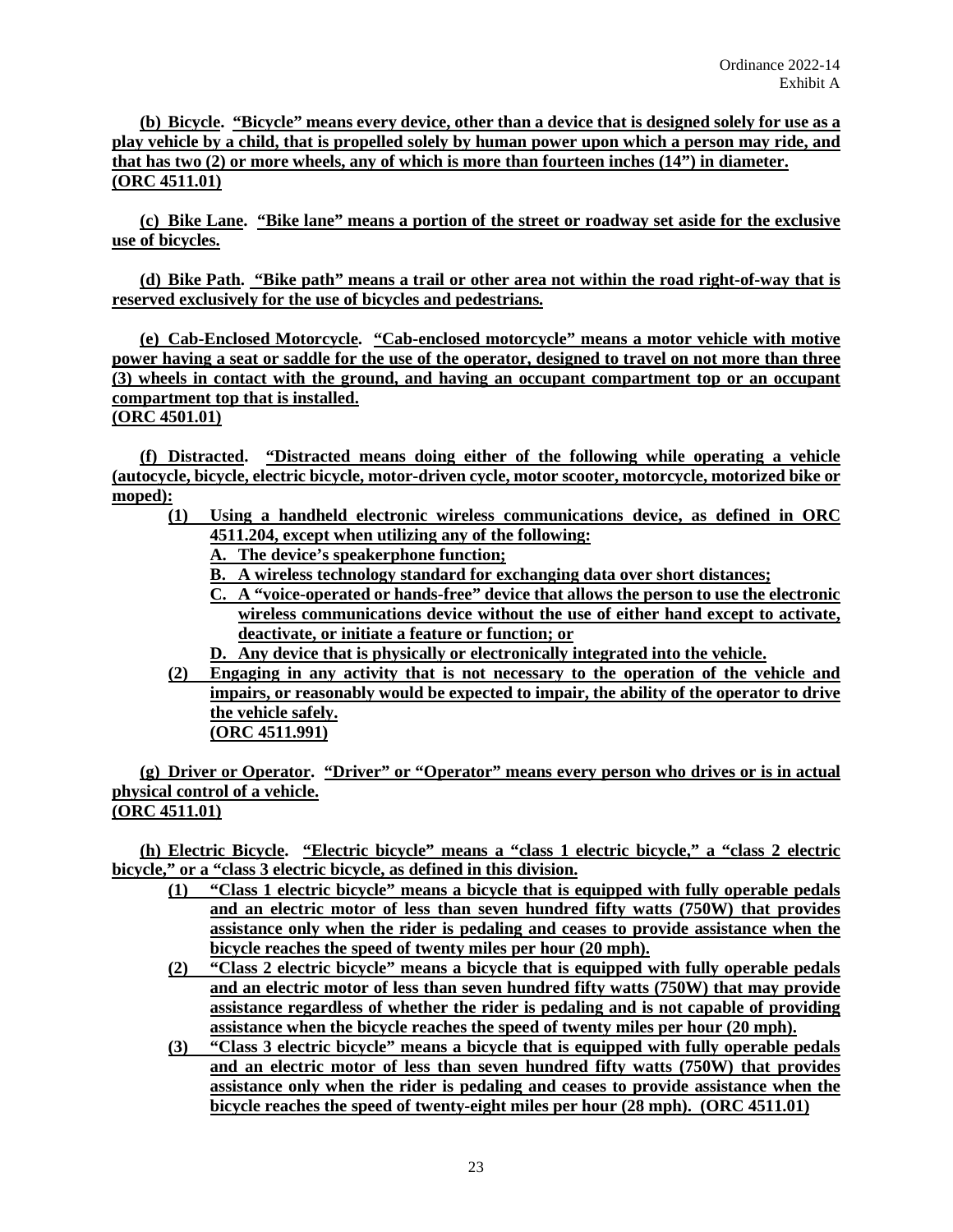**(i) Electric Personal Assistive Mobility Device. "Electric Personal Assistive Mobility Device" means a self-balancing two (2) non-tandem wheeled device that is designed to transport only one (1) person, has an electric propulsion system of an average of seven hundred fifty watts (750W), and, when ridden on a paved level surface by an operator who weighs one hundred seventy pounds (170 lbs.), has a maximum speed of less than twenty miles per hour (20 mph). (ORC 4501.01)**

**(j) Eligible Entity. Eligible Entity" means a corporation, partnership, association, firm, sole proprietorship or other entity engaged in business. (ORC 4511.513)**

**(k) Low-Speed Micromobility Device. "Low-speed micromobility device" means a device weighing less than one hundred pounds (100 lbs.) that has handlebars, is propelled by an electric motor or human power, and has an attainable speed on a paved level service of not more than twenty miles per hour (20 mph) when propelled by the electric motor. (ORC 4511.01)**

**(l) Motor-Driven Cycle or Motor Scooter. "Motor-Driven Cycle or Motor Scooter" means any vehicle designed to travel on not more than three (3) wheels in contact with the ground, with a seat for the driver and floor pad for the driver's feet, and is equipped with a motor with a piston displacement between fifty and one hundred cubic centimeters (50 – 100 cm3 ) piston displacement that produces not more than five (5) brake horsepower and is capable of propelling the vehicle at a speed greater that twenty miles per hour (20 mph) on a level surface. (ORC 4501.01)**

**(m)Motorcycle. "Motorcycle" means every motor vehicle, other than a tractor, having a seat or saddle for the use of the operator and designed to travel on not more than three (3) wheels in contact with the ground including, but not limited to, motor vehicles known as "motor-driven cycle," "motor scooter," "autocycle," "cab-enclosed motorcycle," or "motorcycle" without regard to weight or brake horsepower. (ORC 4511.01)**

**(n) Motorized Bicycle or Moped. "Motorized Bicycle" or "Moped" means any vehicle having either two (2) tandem wheels or one (1) wheel in the front and two (2) wheels in the rear that may be**  pedaled and that is equipped with a helper motor of not more than fifty cubic centimeters (50 cm<sup>3</sup>) **piston displacement that produces no more than one brake horsepower (1 bhp) and is capable of propelling the vehicle at a speed of no greater than twenty miles per hour (20 mph) on a level surface. "Motorized bicycle" or "moped" does not include an electric bicycle. (ORC 4501.01; 4511.01)**

**(o) Motorized Wheelchair. "Motorized wheelchair" means any self-propelled vehicle designed for, and used by, a handicapped person that is incapable of a speed in excess of eight miles per hour (8 mph). (ORC 4511.01)**

**(p) Operate. "Operate" means to cause or have caused movement of a vehicle, electric personal assistive mobility device, low-speed micromobility device, or personal delivery device. (ORC 4511.01)**

**(q) Pedestrian. "Pedestrian" means any natural person afoot. "Pedestrian" includes a personal delivery device unless the context clearly suggests otherwise. (ORC 4511.01)**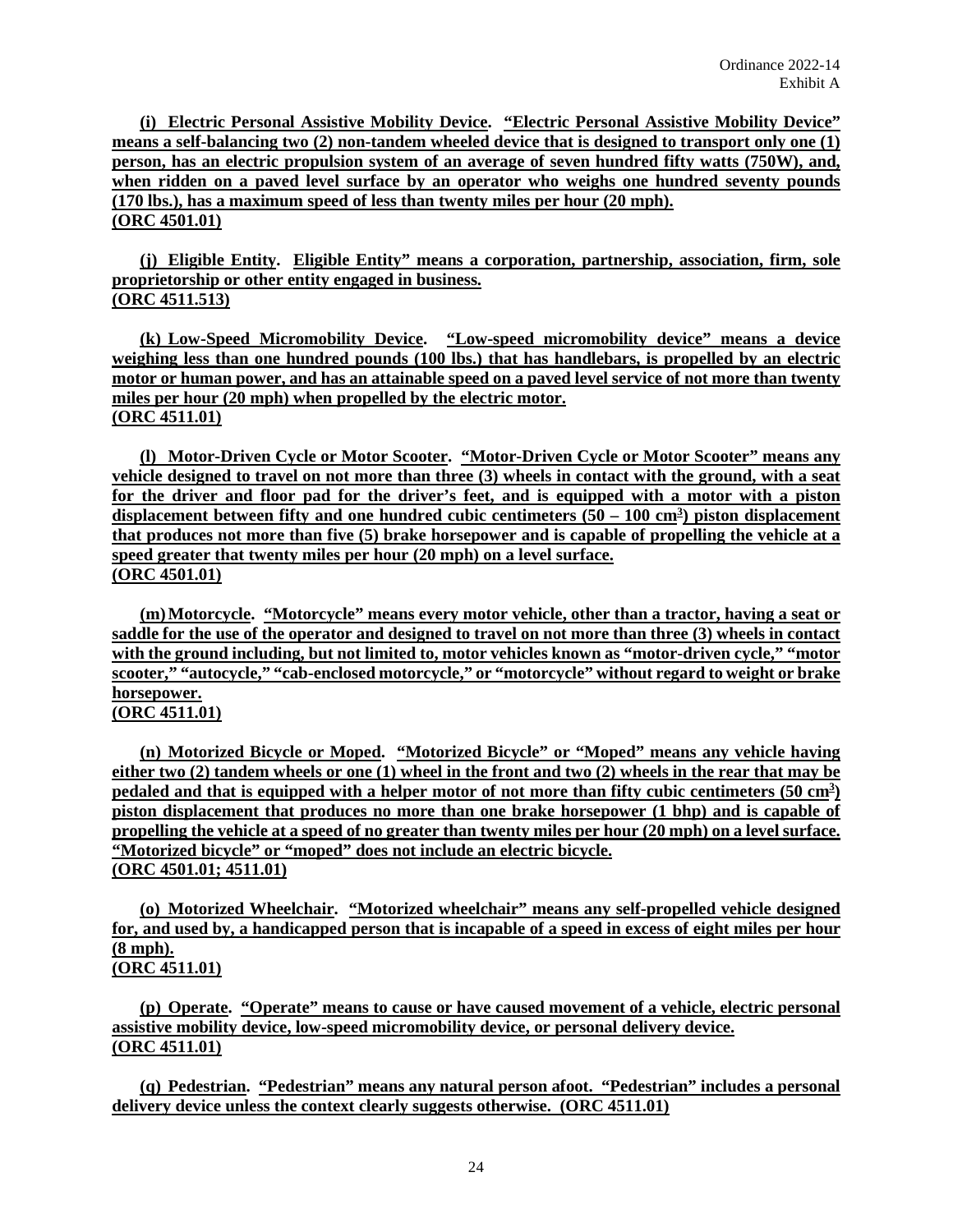**(r) Personal Delivery Device. "Personal Delivery Device" means an electrically powered device to which all of the following apply:**

- **(1) The device is intended primarily to transport property and cargo on sidewalks and crosswalks;**
- **(2) The device weighs less than five hundred (500 lbs.), excluding any property and cargo being carried by the device;**
- **(3) The device has a maximum speed of ten miles per hour (10 mph); and**
- **(4) The device is equipped with technology that enables the operation of the device with active control or monitoring by a person, without active control or monitoring by a person, or both with or without active control or monitoring by a person. (ORC 4511.513)**

**(s) Personal Delivery Device Operator. "Personal Delivery Device Operator" means an agent of an eligible entity who exercises direct physical control over, or monitoring of, the navigation and operation of a personal delivery device. "Personal Delivery Device Operator" does not include, with respect to a delivery or other service rendered by a personal delivery device, the person who requests the delivery or service. "Personal Delivery Device Operator" also does not include a person who only arranges for and dispatches a personal delivery device for a delivery or other service. (ORC 4511.513)**

**(t) Safety Zone. "Safety Zone" means the area or space officially set apart within a roadway for the exclusive use of pedestrians and protected or marked or indicated by adequate signs as to be plainly visible at all times.**

**(ORC 4511.01)**

**(u) Shared-Use Path. "Shared-Use Path" means a bikeway outside the traveled way and physically separated from motorized vehicular traffic by an open space or barrier and either within the roadway right-of-way or within an independent alignment. (ORC 4511.01)**

**(v) Sidewalk. "Sidewalk" means that portion of a street between the curb lines, or the lateral lines of a roadway, and the adjacent property lines, intended for the use of pedestrians. (ORC 4511.01)**

**(w) Vehicle. "Vehicle" means every device, including a motorized bicycle and an electric bicycle, in, upon, or by which any person or property may be transported or drawn upon a roadway, street, or other public roadway, except that "vehicle" does not include any motorized wheelchair, any electric personal assistive mobility device, any low-speed micromobility device, any personal delivery device, any device that is moved by power collected from overhead electric trolley wires or that is used exclusively upon stationary rails or tracks, or any device, other than a bicycle, that is moved by human power.**

**(ORC 4511.01)**

### 444.99 **PENALTIES** PENALTY.

(a) **Penalties. Any person who violates any provision of this chapter for which no penalty is otherwise provided is guilty of a minor misdemeanor.**

**(Ord. 2022-14. Adopted \*\*/\*\*/22)**

Any person 18 years of age or older who violates any of the provisions of this chapter, for which no penalty is otherwise provided, may be cited by the Police Division. Whoever violates any of such provisions is guilty of a minor misdemeanor.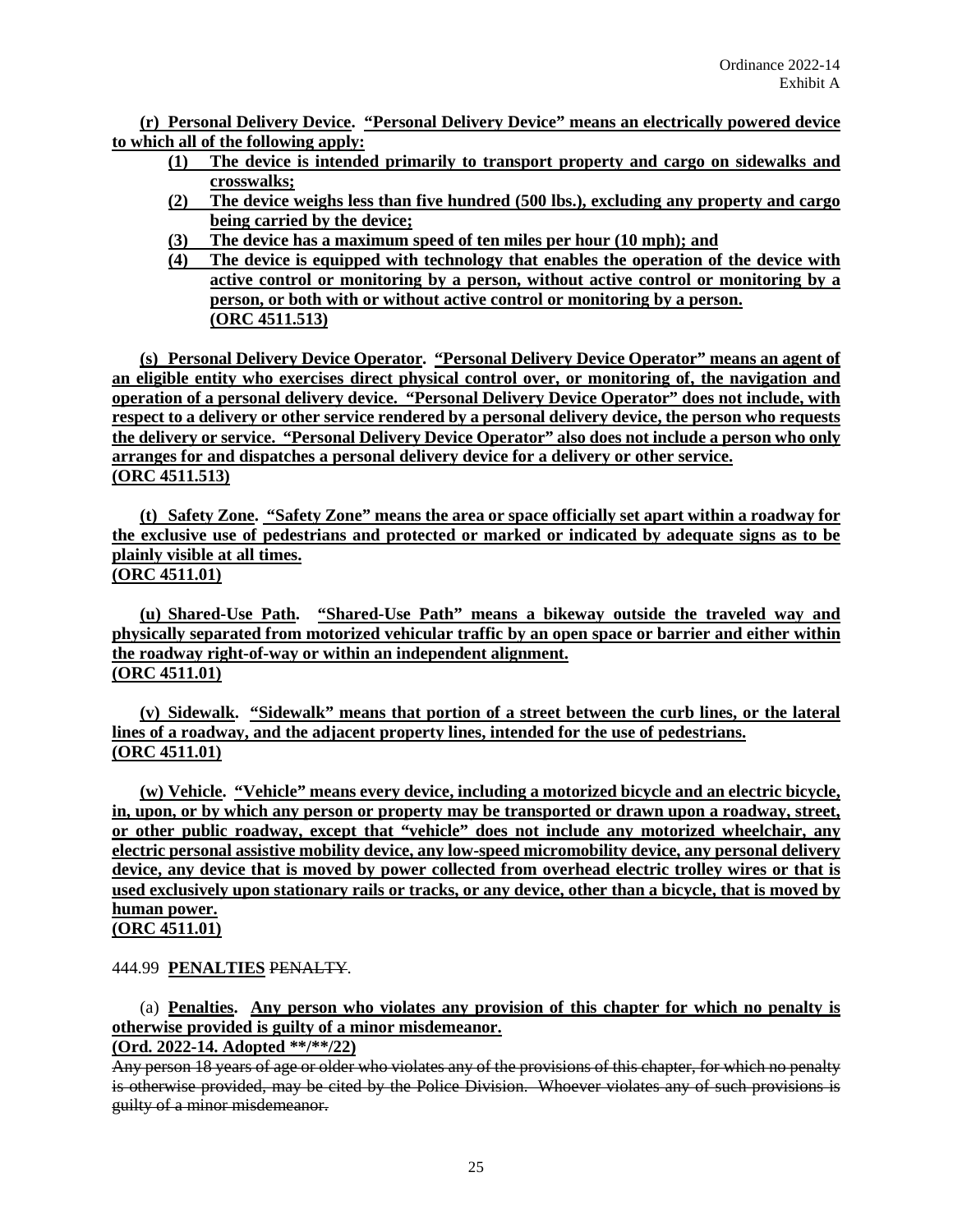(b) **Enhanced Penalty for Distracted Driving. If an offender violates Section 444.05(a), 444.05(b), 444.06, 444.07, 444.08(a), 444.09(a) or 444.12 of this chapter while distracted and the distracting activity is a contributing factor to the commission of the violation, the offender is subject to the applicable penalty for the violation and, notwithstanding ORC 2929.28 or any equivalent provision of this Traffic Code, is subject to an additional fine of not more than one hundred dollars (\$100) as**   $\frac{\text{follows:}}{(1)}$ 

Subject to Ohio Traffic Rule 13, if a law enforcement officer issues an offender a ticket, **citation, or summons for a violation for any of the aforementioned Sections that indicates that the offender was distracted while committing the violation, the offender may enter a written plea of guilty and waive the offender's right to contest the ticket, citation, or summons in a trial provided that the offender pays the total amount of the fine established for the violation and pays the additional fine of one hundred dollars (\$100). In lieu of payment of the additional fine of one hundred dollars (\$100), the offender instead may elect to attend a distracted driving safety course established by the Ohio Director of Public Safety. If the offender attends and successfully completes the course, the offender shall be issued written evidence that the offender successfully completed the course. The offender shall be required to pay the total amount of the fine established for the violation, but shall not be required to pay the additional fine of one hundred dollars (\$100), so long as the offender submits to the court both the offender's payment in full and such written evidence.**

Any person under 18 years of age who violates any of the provisions of this chapter, for which no penalty is otherwise provided, will first be issued a warning citation. Notification by mail to the parents or guardian of the juvenile will be made by the Police Division, if possible. The notification shall explain the nature of the violation and that subsequent violations must be prevented by the parent or legal guardian.

(2) **If the offender appears in person to contest the ticket, citation, or summons in a trial and the offender pleads guilty to or is convicted of the violation, the court, in addition to all other penalties provided by law, may impose the applicable penalty for the violation and may impose the additional fine of not more than one hundred dollars (\$100). If the court imposes upon the offender the applicable penalty for the violation and an additional fine of not more than one hundred dollars (\$100), the court shall inform the offender that, in lieu of payment of the additional fine of not more than one hundred dollars (\$100), the offender instead may elect to attend the distracted driving safety course described in division (b)(1) of this section. If the offender elects the course option and attends and successfully completes the course, the offender shall be issued written evidence that the offender successfully completed the course. The offender shall be required to pay the total amount of the fine established for the violation, but shall not be required to pay the additional fine of not more than one hundred dollars (\$100), so long as the offender submits to the court the offender's payment and such written evidence.**

### **(ORC 4511.991)**

A second violation by a person under 18 years of age will result in the offender and his or her parent or guardian being summoned to appear at Police Headquarters for a hearing with the Police Division Juvenile Officer or his or her designee. The outcome of the hearing, if the offense is proven, may result in the impounding of a bicycle by the Police Division for a period not to exceed 90 days, subject to the provisions of § 446.11. A record of such impounding shall be kept by the Division.

(3) No violation of any of the provisions of this chapter by any person under 18 years of age shall be considered a criminal offense, nor shall the same be made a matter of court record.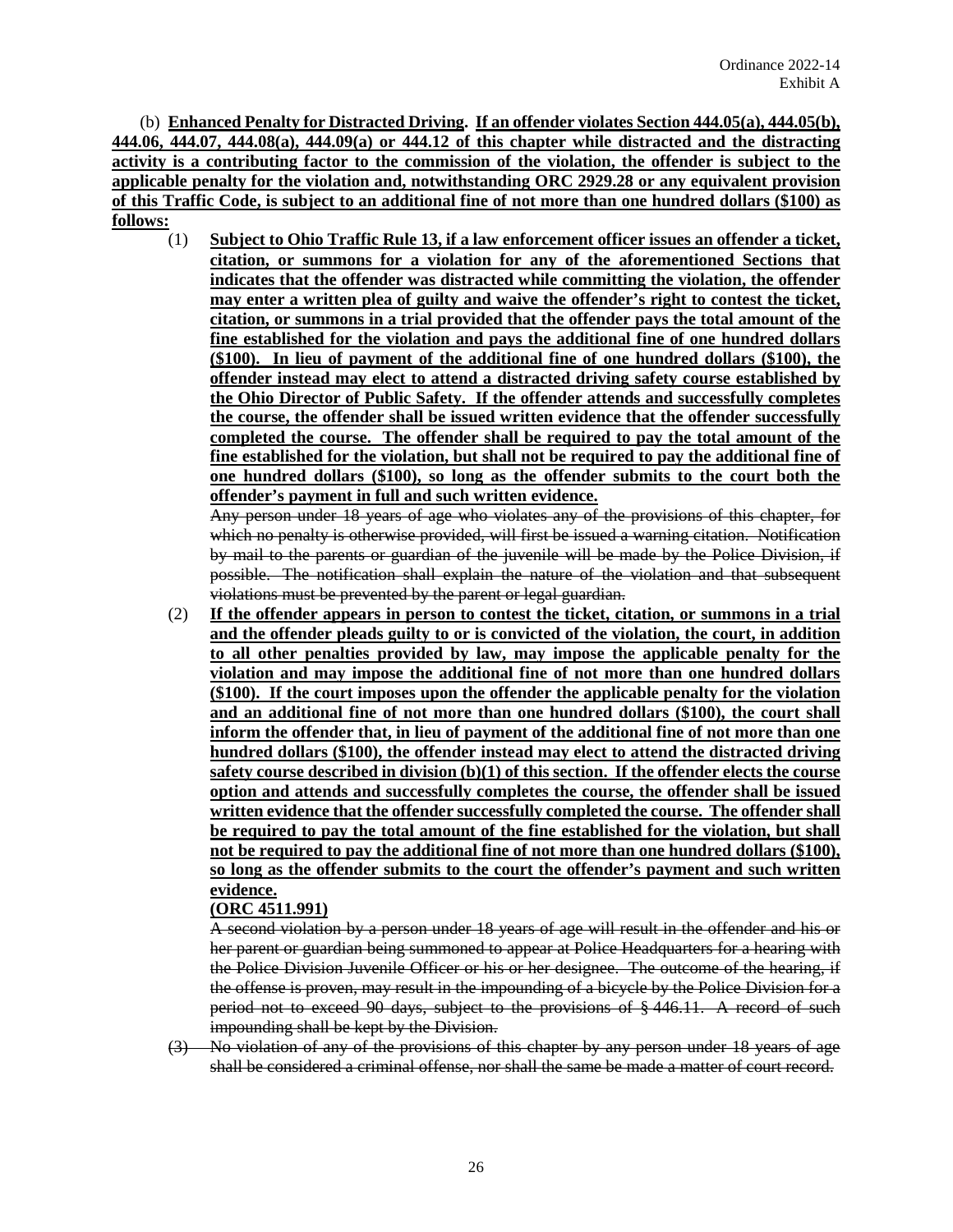(c) Whenever a bicycle, being operated by any person under 18 years of age, is found by a police officer to be in violation of any of the provisions of this chapter, in such officer's presence, such bicycle may be seized immediately by such officer, at his or her discretion, and impounded forthwith and placed in the custody of the Police Division. In such event, a hearing shall be held as provided in this section within a reasonable time thereafter, or the owner may voluntarily report to the Police Division Juvenile Officer for the purpose of reviewing the alleged violation. Upon satisfactory review of the alleged violation, the Juvenile Officer or his or her designee may release the bicycle to the parent or guardian without further action.